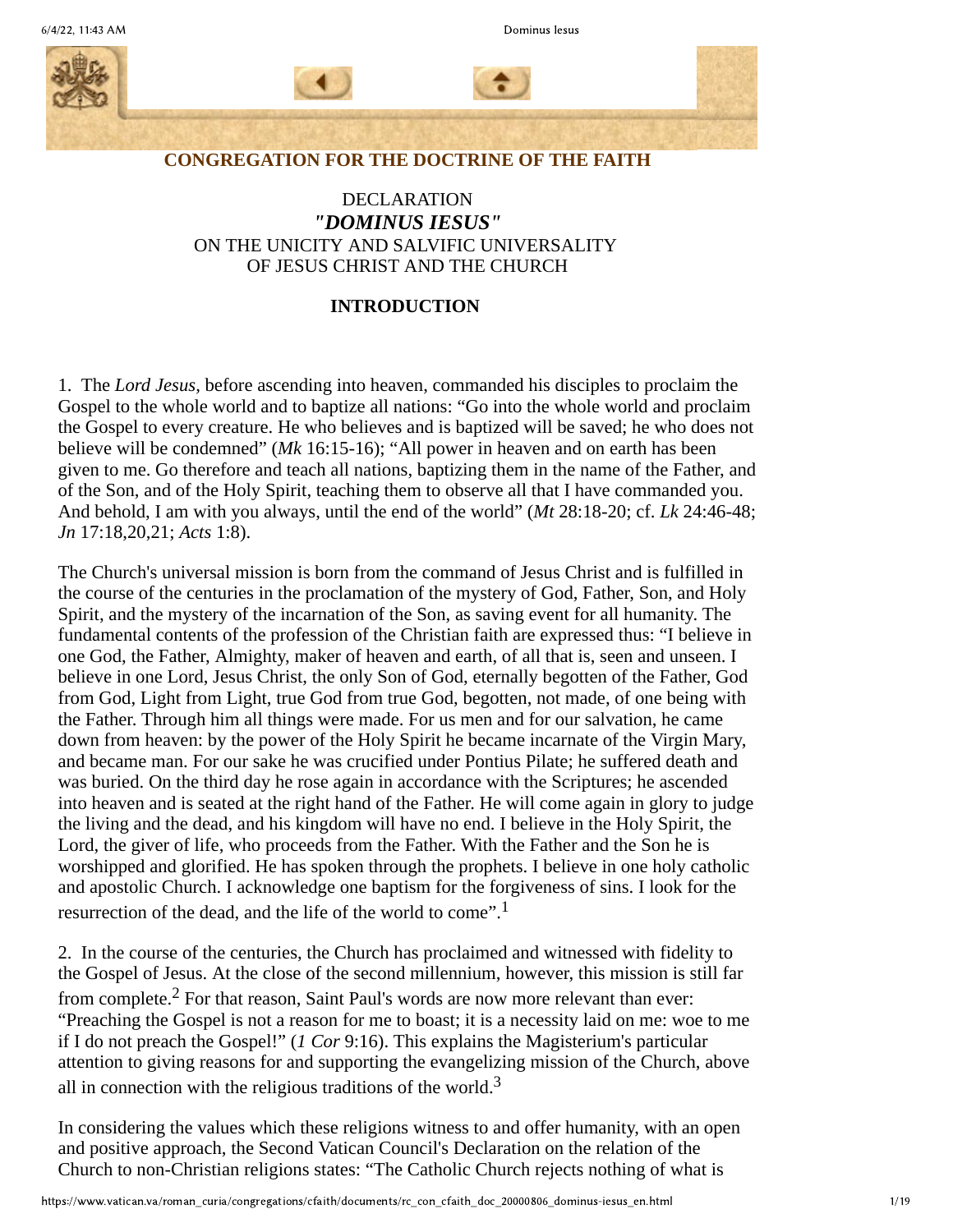true and holy in these religions. She has a high regard for the manner of life and conduct, the precepts and teachings, which, although differing in many ways from her own teaching, nonetheless often reflect a ray of that truth which enlightens all men".<sup>4</sup> Continuing in this line of thought, the Church's proclamation of Jesus Christ, "the way, the truth, and the life" (*Jn* 14:6), today also makes use of the practice of inter-religious dialogue. Such dialogue certainly does not replace, but rather accompanies the *missio ad gentes*, directed toward that "mystery of unity", from which "it follows that all men and women who are saved share, though differently, in the same mystery of salvation in Jesus Christ through his Spirit".<sup>5</sup> Inter-religious dialogue, which is part of the Church's evangelizing mission, $^6$  requires an attitude of understanding and a relationship of mutual knowledge and reciprocal enrichment, in obedience to the truth and with respect for freedom.<sup>7</sup>

3. In the practice of dialogue between the Christian faith and other religious traditions, as well as in seeking to understand its theoretical basis more deeply, new questions arise that need to be addressed through pursuing new paths of research, advancing proposals, and suggesting ways of acting that call for attentive discernment. In this task, the present Declaration seeks to recall to Bishops, theologians, and all the Catholic faithful, certain indispensable elements of Christian doctrine, which may help theological reflection in developing solutions consistent with the contents of the faith and responsive to the pressing needs of contemporary culture.

The expository language of the Declaration corresponds to its purpose, which is not to treat in a systematic manner the question of the unicity and salvific universality of the mystery of Jesus Christ and the Church, nor to propose solutions to questions that are matters of free theological debate, but rather to set forth again the doctrine of the Catholic faith in these areas, pointing out some fundamental questions that remain open to further development, and refuting specific positions that are erroneous or ambiguous. For this reason, the Declaration takes up what has been taught in previous Magisterial documents, in order to reiterate certain truths that are part of the Church's faith.

4. The Church's constant missionary proclamation is endangered today by relativistic theories which seek to justify religious pluralism, not only *de facto* but also *de iure (or in principle).* As a consequence, it is held that certain truths have been superseded; for example, the definitive and complete character of the revelation of Jesus Christ, the nature of Christian faith as compared with that of belief in other religions, the inspired nature of the books of Sacred Scripture, the personal unity between the Eternal Word and Jesus of Nazareth, the unity of the economy of the Incarnate Word and the Holy Spirit, the unicity and salvific universality of the mystery of Jesus Christ, the universal salvific mediation of the Church, the inseparability - while recognizing the distinction - of the kingdom of God, the kingdom of Christ, and the Church, and the subsistence of the one Church of Christ in the Catholic Church.

The roots of these problems are to be found in certain presuppositions of both a philosophical and theological nature, which hinder the understanding and acceptance of the revealed truth. Some of these can be mentioned: the conviction of the elusiveness and inexpressibility of divine truth, even by Christian revelation; relativistic attitudes toward truth itself, according to which what is true for some would not be true for others; the radical opposition posited between the logical mentality of the West and the symbolic mentality of the East; the subjectivism which, by regarding reason as the only source of knowledge, becomes incapable of raising its "gaze to the heights, not daring to rise to the truth of being";<sup>8</sup> the difficulty in understanding and accepting the presence of definitive and eschatological events in history; the metaphysical emptying of the historical incarnation of the Eternal Logos, reduced to a mere appearing of God in history; the eclecticism of those who, in theological research,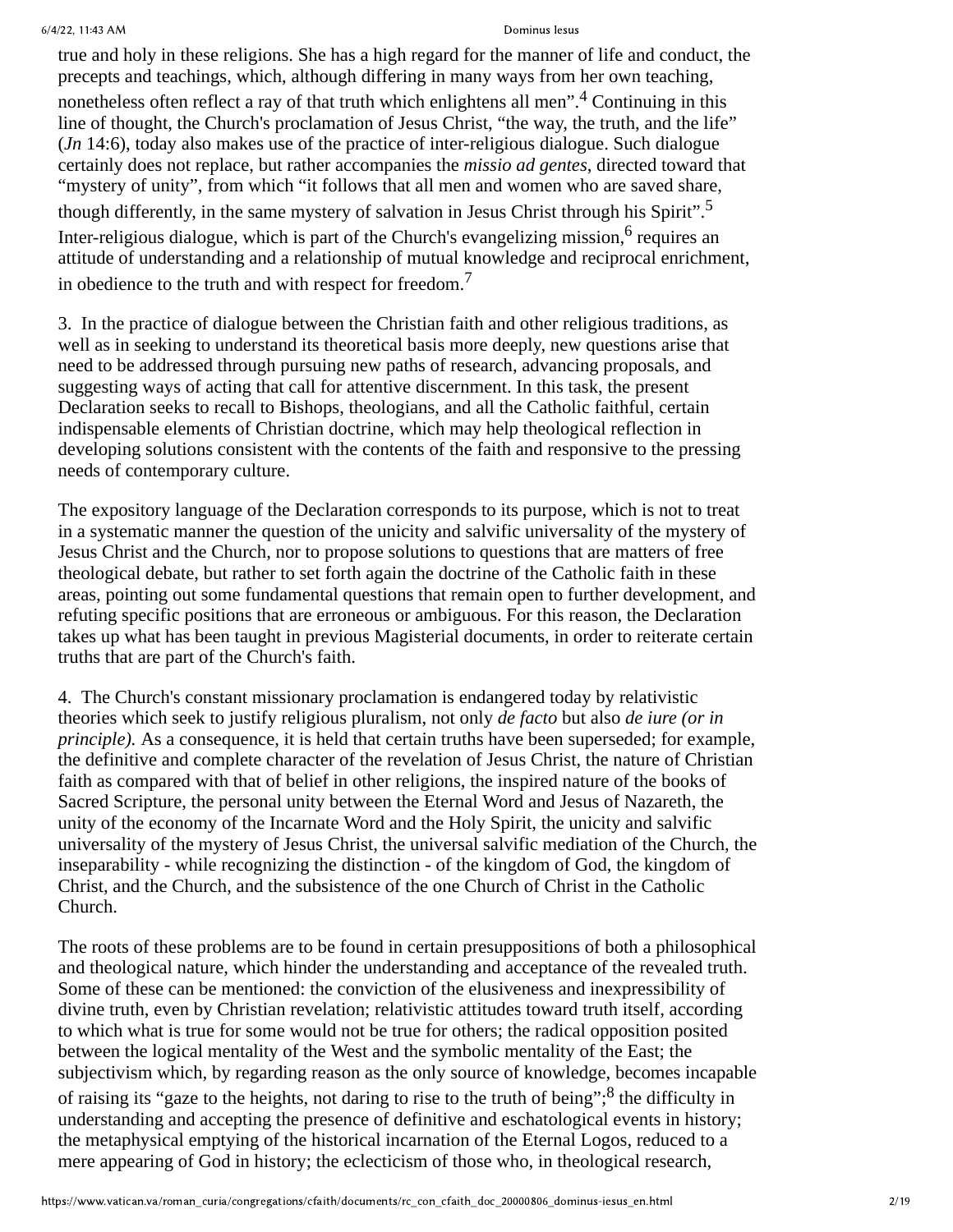uncritically absorb ideas from a variety of philosophical and theological contexts without regard for consistency, systematic connection, or compatibility with Christian truth; finally, the tendency to read and to interpret Sacred Scripture outside the Tradition and Magisterium of the Church.

On the basis of such presuppositions, which may evince different nuances, certain theological proposals are developed - at times presented as assertions, and at times as hypotheses - in which Christian revelation and the mystery of Jesus Christ and the Church lose their character of absolute truth and salvific universality, or at least shadows of doubt and uncertainty are cast upon them.

## **I. THE FULLNESS AND DEFINITIVENESS OF THE REVELATION OF JESUS CHRIST**

5. As a remedy for this relativistic mentality, which is becoming ever more common, it is necessary above all to reassert the definitive and complete character of the revelation of Jesus Christ. In fact, it must be *firmly believed* that, in the mystery of Jesus Christ, the Incarnate Son of God, who is "the way, the truth, and the life" (*Jn* 14:6), the full revelation of divine truth is given: "No one knows the Son except the Father, and no one knows the Father except the Son and anyone to whom the Son wishes to reveal him" (*Mt* 11:27); "No one has ever seen God; God the only Son, who is in the bosom of the Father, has revealed him" (*Jn* 1:18); "For in Christ the whole fullness of divinity dwells in bodily form" (*Col* 2:9-10).

Faithful to God's word, the Second Vatican Council teaches: "By this revelation then, the deepest truth about God and the salvation of man shines forth in Christ, who is at the same time the mediator and the fullness of all revelation".<sup>9</sup> Furthermore, "Jesus Christ, therefore, the Word made flesh, sent 'as a man to men', 'speaks the words of God' (*Jn* 3:34), and completes the work of salvation which his Father gave him to do (cf. *Jn* 5:36; 17:4). To see Jesus is to see his Father (cf. *Jn* 14:9). For this reason, Jesus perfected revelation by fulfilling it through his whole work of making himself present and manifesting himself: through his words and deeds, his signs and wonders, but especially through his death and glorious resurrection from the dead and finally with the sending of the Spirit of truth, he completed and perfected revelation and confirmed it with divine testimony... The Christian dispensation, therefore, as the new and definitive covenant, will never pass away, and we now await no further new public revelation before the glorious manifestation of our Lord Jesus Christ (cf. *1 Tim* 6:14 and *Tit* 2:13)". 10

Thus, the Encyclical *Redemptoris missio* calls the Church once again to the task of announcing the Gospel as the fullness of truth: "In this definitive Word of his revelation, God has made himself known in the fullest possible way. He has revealed to mankind who he is. This definitive self-revelation of God is the fundamental reason why the Church is missionary by her very nature. She cannot do other than proclaim the Gospel, that is, the fullness of the truth which God has enabled us to know about himself".<sup>11</sup> Only the revelation of Jesus Christ, therefore, "introduces into our history a universal and ultimate truth which stirs the human mind to ceaseless effort". $^{12}$ 

6. Therefore, the theory of the limited, incomplete, or imperfect character of the revelation of Jesus Christ, which would be complementary to that found in other religions, is contrary to the Church's faith. Such a position would claim to be based on the notion that the truth about God cannot be grasped and manifested in its globality and completeness by any historical religion, neither by Christianity nor by Jesus Christ.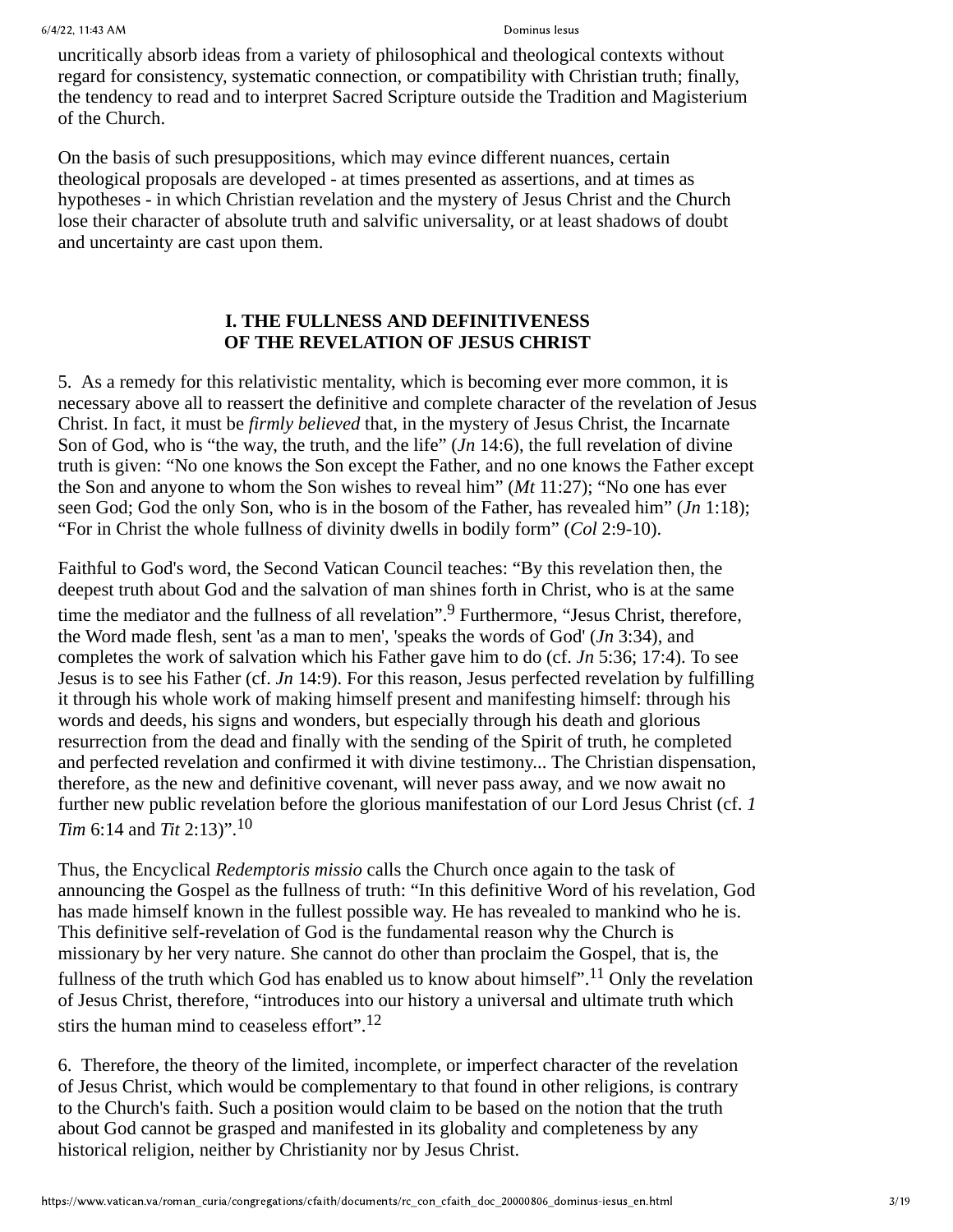Such a position is in radical contradiction with the foregoing statements of Catholic faith according to which the full and complete revelation of the salvific mystery of God is given in Jesus Christ. Therefore, the words, deeds, and entire historical event of Jesus, though limited as human realities, have nevertheless the divine Person of the Incarnate Word, "true God and true man" $^{13}$  as their subject. For this reason, they possess in themselves the definitiveness and completeness of the revelation of God's salvific ways, even if the depth of the divine

mystery in itself remains transcendent and inexhaustible. The truth about God is not abolished or reduced because it is spoken in human language; rather, it is unique, full, and complete, because he who speaks and acts is the Incarnate Son of God. Thus, faith requires us to profess that the Word made flesh, in his entire mystery, who moves from incarnation to glorification, is the source, participated but real, as well as the fulfilment of every salvific revelation of God to humanity, $^{14}$  and that the Holy Spirit, who is Christ's Spirit, will teach this "entire truth" (*Jn* 16:13) to the Apostles and, through them, to the whole Church.

7. The proper response to God's revelation is *"the obedience of faith* (*Rom* 16:26; cf. *Rom* 1:5; *2 Cor* 10:5-6) by which man freely entrusts his entire self to God, offering 'the full submission of intellect and will to God who reveals' and freely assenting to the revelation given by him".<sup>15</sup> Faith is a gift of grace: "in order to have faith, the grace of God must come first and give assistance; there must also be the interior helps of the Holy Spirit, who moves the heart and converts it to God, who opens the eyes of the mind and gives 'to everyone joy and ease in assenting to and believing in the truth".  $^{16}$ 

The obedience of faith implies acceptance of the truth of Christ's revelation, guaranteed by God, who is Truth itself:<sup>17</sup> "Faith is first of all a personal adherence of man to God. At the same time, and inseparably, it is a *free assent to the whole truth that God has revealed"*. 18 Faith, therefore, as "*a gift of God*" and as "*a supernatural virtue infused by him*",<sup>19</sup> involves a dual adherence: to God who reveals and to the truth which he reveals, out of the trust which one has in him who speaks. Thus, "we must believe in no one but God: the Father, the Son and the Holy Spirit".<sup>20</sup>

For this reason, the distinction between *theological faith* and *belief* in the other religions, must be *firmly held.* If faith is the acceptance in grace of revealed truth, which "makes it possible to penetrate the mystery in a way that allows us to understand it coherently",  $^{21}$  then belief, in the other religions, is that sum of experience and thought that constitutes the human treasury of wisdom and religious aspiration, which man in his search for truth has conceived and acted upon in his relationship to God and the Absolute.<sup>22</sup>

This distinction is not always borne in mind in current theological reflection. Thus, theological faith (the acceptance of the truth revealed by the One and Triune God) is often identified with belief in other religions, which is religious experience still in search of the absolute truth and still lacking assent to God who reveals himself. This is one of the reasons why the differences between Christianity and the other religions tend to be reduced at times to the point of disappearance.

8. The hypothesis of the inspired value of the sacred writings of other religions is also put forward. Certainly, it must be recognized that there are some elements in these texts which may be *de facto* instruments by which countless people throughout the centuries have been and still are able today to nourish and maintain their life-relationship with God. Thus, as noted above, the Second Vatican Council, in considering the customs, precepts, and teachings of the other religions, teaches that "although differing in many ways from her own teaching, these nevertheless often reflect a ray of that truth which enlightens all men".<sup>23</sup>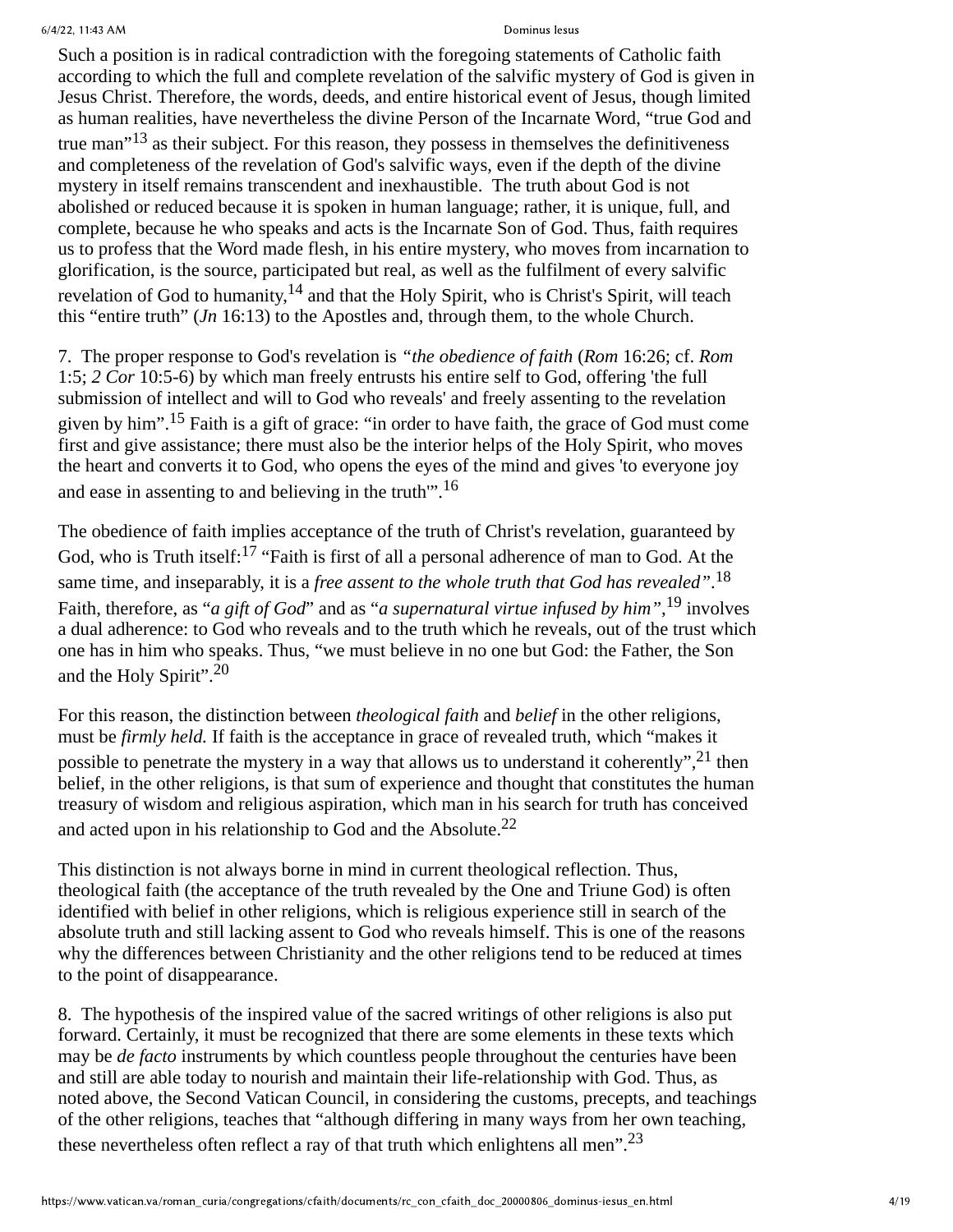6/4/22, 11:43 AM Dominus Iesus

The Church's tradition, however, reserves the designation of *inspired texts* to the canonical books of the Old and New Testaments, since these are inspired by the Holy Spirit.<sup>24</sup> Taking up this tradition, the Dogmatic Constitution on Divine Revelation of the Second Vatican Council states: "For Holy Mother Church, relying on the faith of the apostolic age, accepts as sacred and canonical the books of the Old and New Testaments, whole and entire, with all their parts, on the grounds that, written under the inspiration of the Holy Spirit (cf. *Jn* 20:31; *2 Tim* 3:16; *2 Pet* 1:19-21; 3:15-16), they have God as their author, and have been handed on as such to the Church herself".<sup>25</sup> These books "firmly, faithfully, and without error, teach that truth which God, for the sake of our salvation, wished to see confided to the Sacred Scriptures".<sup>26</sup>

Nevertheless, God, who desires to call all peoples to himself in Christ and to communicate to them the fullness of his revelation and love, "does not fail to make himself present in many ways, not only to individuals, but also to entire peoples through their spiritual riches, of which their religions are the main and essential expression even when they contain 'gaps, insufficiencies and errors'".<sup>27</sup> Therefore, the sacred books of other religions, which in actual fact direct and nourish the existence of their followers, receive from the mystery of Christ the elements of goodness and grace which they contain.

# **II. THE INCARNATE LOGOS AND THE HOLY SPIRIT IN THE WORK OF SALVATION**

9. In contemporary theological reflection there often emerges an approach to Jesus of Nazareth that considers him a particular, finite, historical figure, who reveals the divine not in an exclusive way, but in a way complementary with other revelatory and salvific figures. The Infinite, the Absolute, the Ultimate Mystery of God would thus manifest itself to humanity in many ways and in many historical figures: Jesus of Nazareth would be one of these. More concretely, for some, Jesus would be one of the many faces which the Logos has assumed in the course of time to communicate with humanity in a salvific way.

Furthermore, to justify the universality of Christian salvation as well as the fact of religious pluralism, it has been proposed that there is an economy of the eternal Word that is valid also outside the Church and is unrelated to her, in addition to an economy of the incarnate Word. The first would have a greater universal value than the second, which is limited to Christians, though God's presence would be more full in the second.

10. These theses are in profound conflict with the Christian faith. The doctrine of faith must be *firmly believed* which proclaims that Jesus of Nazareth, son of Mary, and he alone, is the Son and the Word of the Father. The Word, which "was in the beginning with God" (*Jn* 1:2) is the same as he who "became flesh" (*Jn* 1:14). In Jesus, "the Christ, the Son of the living God" (*Mt* 16:16), "the whole fullness of divinity dwells in bodily form" (*Col* 2:9). He is the "only begotten Son of the Father, who is in the bosom of the Father" (*Jn* 1:18), his "beloved Son, in whom we have redemption... In him the fullness of God was pleased to dwell, and through him, God was pleased to reconcile all things to himself, on earth and in the heavens, making peace by the blood of his Cross" (*Col* 1:13-14; 19-20).

Faithful to Sacred Scripture and refuting erroneous and reductive interpretations, the First Council of Nicaea solemnly defined its faith in: "Jesus Christ, the Son of God, the only begotten generated from the Father, that is, from the being of the Father, God from God, Light from Light, true God from true God, begotten, not made, one in being with the Father, through whom all things were made, those in heaven and those on earth. For us men and for our salvation, he came down and became incarnate, was made man, suffered, and rose again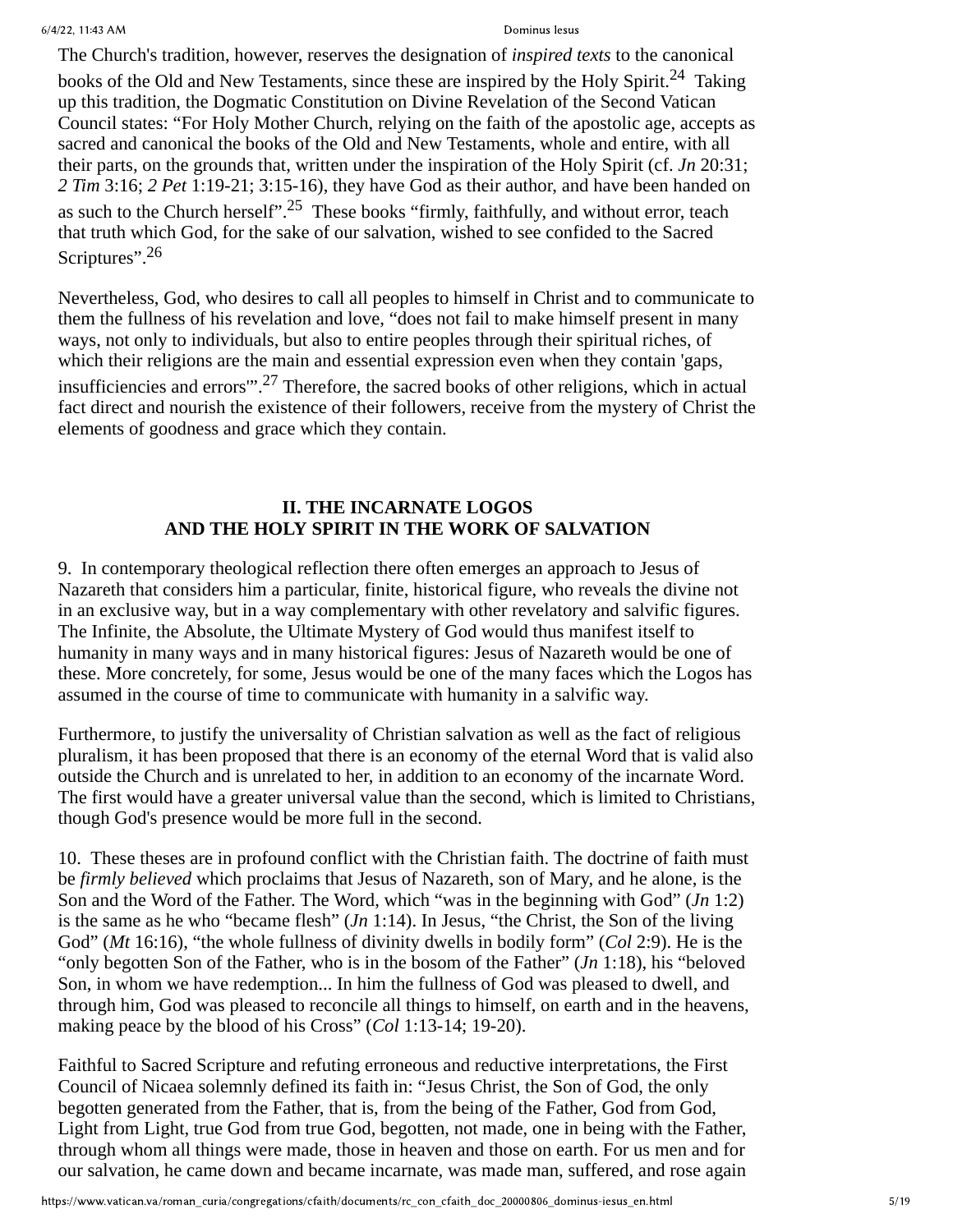on the third day. He ascended to the heavens and shall come again to judge the living and the dead".<sup>28</sup> Following the teachings of the Fathers of the Church, the Council of Chalcedon also professed: "the one and the same Son, our Lord Jesus Christ, the same perfect in divinity and perfect in humanity, the same truly God and truly man..., one in being with the Father according to the divinity and one in being with us according to the humanity..., begotten of the Father before the ages according to the divinity and, in these last days, for us and our salvation, of Mary, the Virgin Mother of God, according to the humanity". $^{29}$ 

For this reason, the Second Vatican Council states that Christ "the new Adam...'image of the invisible God' (*Col* 1:15) is himself the perfect man who has restored that likeness to God in the children of Adam which had been disfigured since the first sin... As an innocent lamb he merited life for us by his blood which he freely shed. In him God reconciled us to himself and to one another, freeing us from the bondage of the devil and of sin, so that each one of us could say with the apostle: the Son of God 'loved me and gave himself up for me' (*Gal*  $2:20$ ".<sup>30</sup>

In this regard, John Paul II has explicitly declared: "To introduce any sort of separation between the Word and Jesus Christ is contrary to the Christian faith... Jesus is the Incarnate Word - a single and indivisible person... Christ is none other than Jesus of Nazareth; he is the Word of God made man for the salvation of all... In the process of discovering and appreciating the manifold gifts - especially the spiritual treasures - that God has bestowed on every people, we cannot separate those gifts from Jesus Christ, who is at the centre of God's plan of salvation".<sup>31</sup>

It is likewise contrary to the Catholic faith to introduce a separation between the salvific action of the Word as such and that of the Word made man. With the incarnation, all the salvific actions of the Word of God are always done in unity with the human nature that he has assumed for the salvation of all people. The one subject which operates in the two natures, human and divine, is the single person of the Word.<sup>32</sup>

Therefore, the theory which would attribute, after the incarnation as well, a salvific activity to the Logos as such in his divinity, exercised "in addition to" or "beyond" the humanity of Christ, is not compatible with the Catholic faith.  $33$ 

11. Similarly, the doctrine of faith regarding the unicity of the salvific economy willed by the One and Triune God must be *firmly believed,* at the source and centre of which is the mystery of the incarnation of the Word, mediator of divine grace on the level of creation and redemption (cf. *Col* 1:15-20), he who recapitulates all things (cf. *Eph* 1:10), he "whom God has made our wisdom, our righteousness, and sanctification and redemption" (*1 Cor* 1:30). In fact, the mystery of Christ has its own intrinsic unity, which extends from the eternal choice in God to the parousia: "he [the Father] chose us in Christ before the foundation of the world to be holy and blameless before him in love" (*Eph* 1:4); "In Christ we are heirs, having been destined according to the purpose of him who accomplishes all things according to his counsel and will" (*Eph* 1:11); "For those whom he foreknew he also predestined to be conformed to the image of his Son, in order that he might be the firstborn among many brothers; those whom he predestined he also called; and those whom he called he also justified; and those whom he justified he also glorified" (*Rom* 8:29-30).

The Church's Magisterium, faithful to divine revelation, reasserts that Jesus Christ is the mediator and the universal redeemer: "The Word of God, through whom all things were made, was made flesh, so that as perfect man he could save all men and sum up all things in himself. The Lord...is he whom the Father raised from the dead, exalted and placed at his right hand, constituting him judge of the living and the dead".<sup>34</sup> This salvific mediation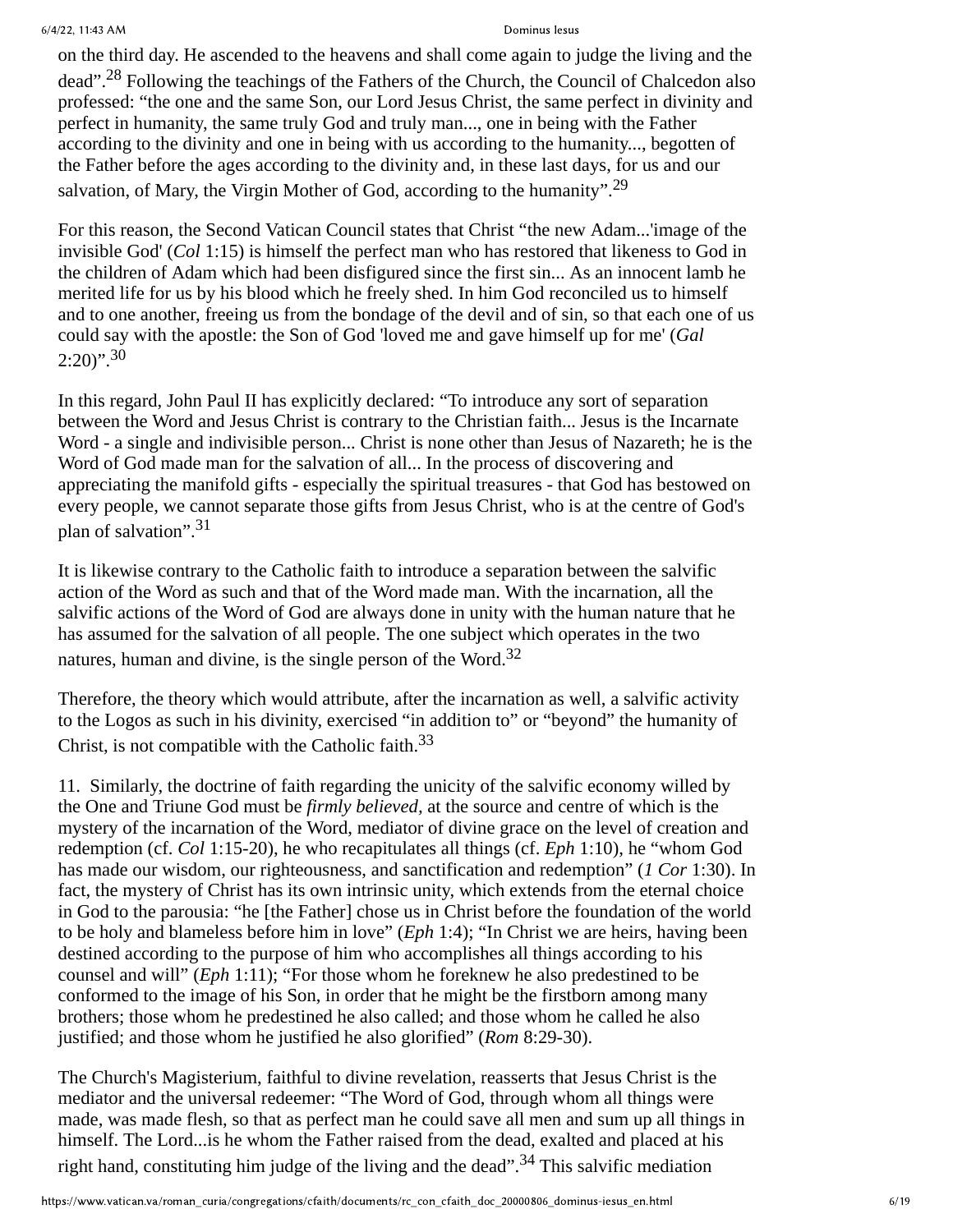implies also the unicity of the redemptive sacrifice of Christ, eternal high priest (cf. *Heb* 6:20; 9:11; 10:12-14).

12. There are also those who propose the hypothesis of an economy of the Holy Spirit with a more universal breadth than that of the Incarnate Word, crucified and risen. This position also is contrary to the Catholic faith, which, on the contrary, considers the salvific incarnation of the Word as a trinitarian event. In the New Testament, the mystery of Jesus, the Incarnate Word, constitutes the place of the Holy Spirit's presence as well as the principle of the Spirit's effusion on humanity, not only in messianic times (cf. *Acts* 2:32-36; *Jn* 7:39, 20:22; *1 Cor* 15:45), but also prior to his coming in history (cf. *1 Cor* 10:4; *1 Pet* 1:10-12).

The Second Vatican Council has recalled to the consciousness of the Church's faith this fundamental truth. In presenting the Father's salvific plan for all humanity, the Council closely links the mystery of Christ from its very beginnings with that of the Spirit.<sup>35</sup> The entire work of building the Church by Jesus Christ the Head, in the course of the centuries, is seen as an action which he does in communion with his Spirit.<sup>36</sup>

Furthermore, the salvific action of Jesus Christ, with and through his Spirit, extends beyond the visible boundaries of the Church to all humanity. Speaking of the paschal mystery, in which Christ even now associates the believer to himself in a living manner in the Spirit and gives him the hope of resurrection, the Council states: "All this holds true not only for Christians but also for all men of good will in whose hearts grace is active invisibly. For since Christ died for all, and since all men are in fact called to one and the same destiny, which is divine, we must hold that the Holy Spirit offers to all the possibility of being made partners, in a way known to God, in the paschal mystery". $^{37}$ 

Hence, the connection is clear between the salvific mystery of the Incarnate Word and that of the Spirit, who actualizes the salvific efficacy of the Son made man in the lives of all people, called by God to a single goal, both those who historically preceded the Word made man, and those who live after his coming in history: the Spirit of the Father, bestowed abundantly by the Son, is the animator of all (cf. *Jn* 3:34).

Thus, the recent Magisterium of the Church has firmly and clearly recalled the truth of a single divine economy: "The Spirit's presence and activity affect not only individuals but also society and history, peoples, cultures and religions... The Risen Christ 'is now at work in human hearts through the strength of his Spirit'... Again, it is the Spirit who sows the 'seeds of the word' present in various customs and cultures, preparing them for full maturity in Christ".<sup>38</sup> While recognizing the historical-salvific function of the Spirit in the whole universe and in the entire history of humanity, $^{39}$  the Magisterium states: "This is the same Spirit who was at work in the incarnation and in the life, death, and resurrection of Jesus and who is at work in the Church. He is therefore not an alternative to Christ nor does he fill a sort of void which is sometimes suggested as existing between Christ and the Logos. Whatever the Spirit brings about in human hearts and in the history of peoples, in cultures and religions, serves as a preparation for the Gospel and can only be understood in reference to Christ, the Word who took flesh by the power of the Spirit 'so that as perfectly human he would save all human beings and sum up all things". $^{40}$ 

In conclusion, the action of the Spirit is not outside or parallel to the action of Christ. There is only one salvific economy of the One and Triune God, realized in the mystery of the incarnation, death, and resurrection of the Son of God, actualized with the cooperation of the Holy Spirit, and extended in its salvific value to all humanity and to the entire universe: "No one, therefore, can enter into communion with God except through Christ, by the working of the Holy Spirit".<sup>41</sup>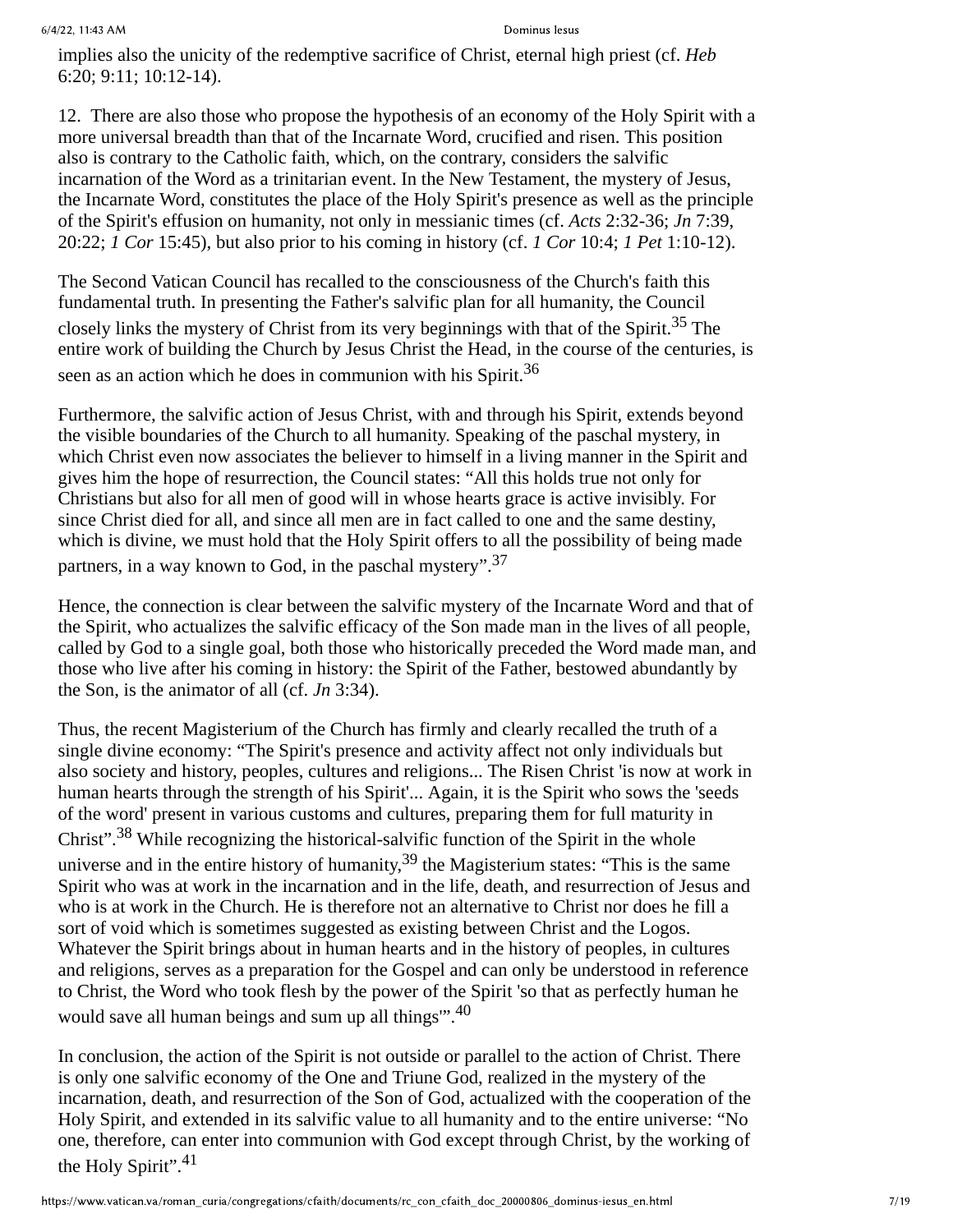# **III. UNICITY AND UNIVERSALITY OF THE SALVIFIC MYSTERY OF JESUS CHRIST**

13. The thesis which denies the unicity and salvific universality of the mystery of Jesus Christ is also put forward. Such a position has no biblical foundation. In fact, the truth of Jesus Christ, Son of God, Lord and only Saviour, who through the event of his incarnation, death and resurrection has brought the history of salvation to fulfilment, and which has in him its fullness and centre, must be *firmly believed* as a constant element of the Church's faith.

The New Testament attests to this fact with clarity: "The Father has sent his Son as the Saviour of the world" (*1 Jn* 4:14); "Behold the Lamb of God who takes away the sin of the world" (*Jn* 1:29). In his discourse before the Sanhedrin, Peter, in order to justify the healing of a man who was crippled from birth, which was done in the name of Jesus (cf. *Acts* 3:1-8), proclaims: "There is salvation in no one else, for there is no other name under heaven given among men by which we must be saved" (*Acts* 4:12). St. Paul adds, moreover, that Jesus Christ "is Lord of all", "judge of the living and the dead", and thus "whoever believes in him receives forgiveness of sins through his name" (*Acts* 10: 36,42,43).

Paul, addressing himself to the community of Corinth, writes: "Indeed, even though there may be so-called gods in heaven or on earth - as in fact there are many gods and many lords yet for us there is one God, the Father, from whom are all things and for whom we exist, and one Lord, Jesus Christ, through whom are all things and through whom we exist" (*1 Cor* 8:5- 6). Furthermore, John the Apostle states: "For God so loved the world that he gave his only Son, so that everyone who believes in him may not perish but may have eternal life. God did not send his Son into the world to condemn the world, but in order that the world might be saved through him" (*Jn* 3:16-17). In the New Testament, the universal salvific will of God is closely connected to the sole mediation of Christ: "[God] desires all men to be saved and to come to the knowledge of the truth. For there is one God; there is also one mediator between God and men, the man Jesus Christ, who gave himself as a ransom for all" (*1 Tim* 2:4-6).

It was in the awareness of the one universal gift of salvation offered by the Father through Jesus Christ in the Spirit (cf. *Eph* 1:3-14), that the first Christians encountered the Jewish people, showing them the fulfilment of salvation that went beyond the Law and, in the same awareness, they confronted the pagan world of their time, which aspired to salvation through a plurality of saviours. This inheritance of faith has been recalled recently by the Church's Magisterium: "The Church believes that Christ, who died and was raised for the sake of all (cf. *2 Cor* 5:15) can, through his Spirit, give man the light and the strength to be able to respond to his highest calling, nor is there any other name under heaven given among men by which they can be saved (cf. *Acts* 4:12). The Church likewise believes that the key, the centre, and the purpose of the whole of man's history is to be found in its Lord and Master".<sup>42</sup>

14. It must therefore be *firmly believed* as a truth of Catholic faith that the universal salvific will of the One and Triune God is offered and accomplished once for all in the mystery of the incarnation, death, and resurrection of the Son of God.

Bearing in mind this article of faith, theology today, in its reflection on the existence of other religious experiences and on their meaning in God's salvific plan, is invited to explore if and in what way the historical figures and positive elements of these religions may fall within the divine plan of salvation. In this undertaking, theological research has a vast field of work under the guidance of the Church's Magisterium. The Second Vatican Council, in fact, has stated that: "the unique mediation of the Redeemer does not exclude, but rather gives rise to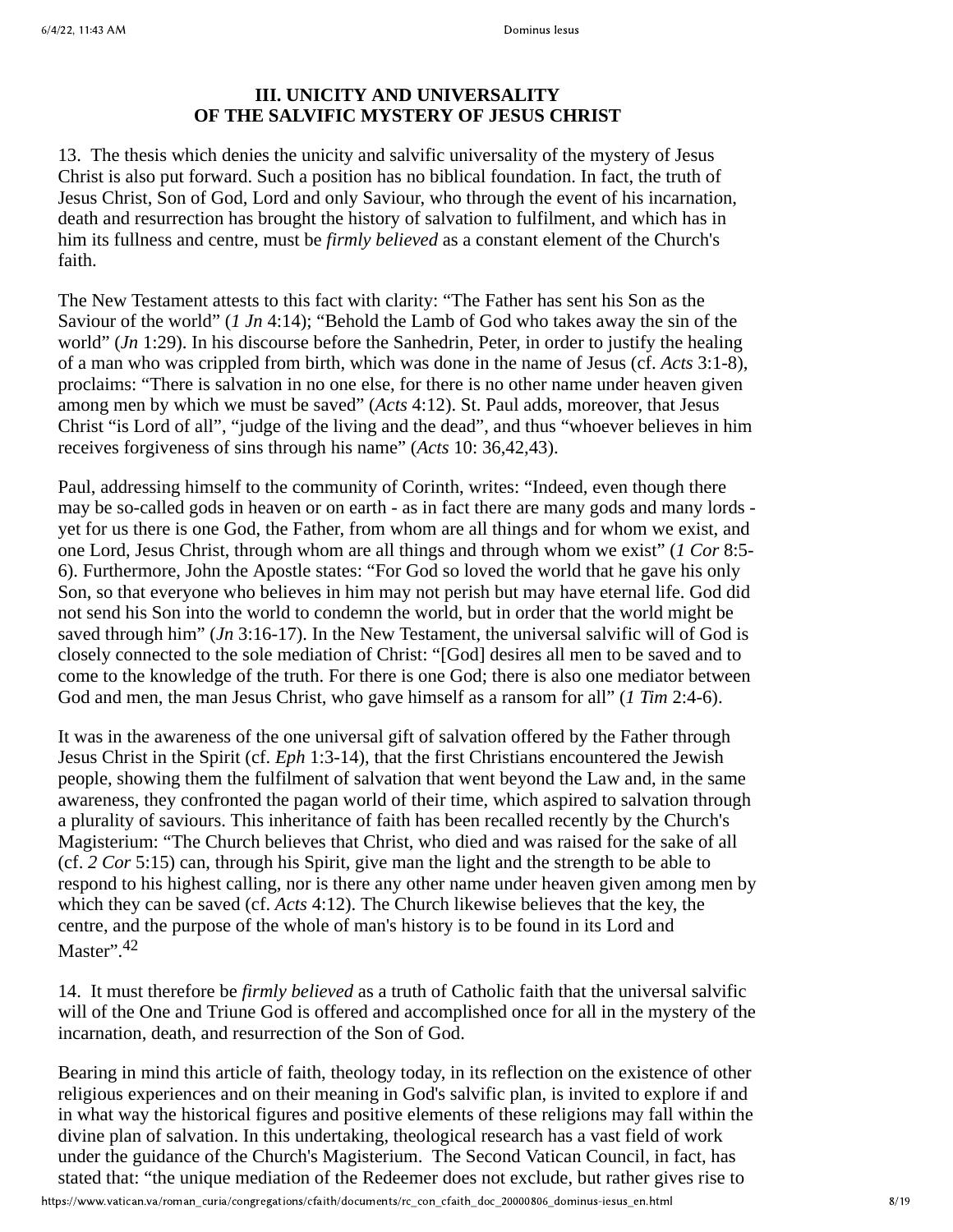a manifold cooperation which is but a participation in this one source".<sup>43</sup> The content of this participated mediation should be explored more deeply, but must remain always consistent with the principle of Christ's unique mediation: "Although participated forms of mediation of different kinds and degrees are not excluded, they acquire meaning and value *only* from Christ's own mediation, and they cannot be understood as parallel or complementary to his".<sup>44</sup> Hence, those solutions that propose a salvific action of God beyond the unique mediation of Christ would be contrary to Christian and Catholic faith.

15. Not infrequently it is proposed that theology should avoid the use of terms like "unicity", "universality", and "absoluteness", which give the impression of excessive emphasis on the significance and value of the salvific event of Jesus Christ in relation to other religions. In reality, however, such language is simply being faithful to revelation, since it represents a development of the sources of the faith themselves. From the beginning, the community of believers has recognized in Jesus a salvific value such that he alone, as Son of God made man, crucified and risen, by the mission received from the Father and in the power of the Holy Spirit, bestows revelation (cf. *Mt* 11:27) and divine life (cf. *Jn* 1:12; 5:25-26; 17:2) to all humanity and to every person.

In this sense, one can and must say that Jesus Christ has a significance and a value for the human race and its history, which are unique and singular, proper to him alone, exclusive, universal, and absolute. Jesus is, in fact, the Word of God made man for the salvation of all. In expressing this consciousness of faith, the Second Vatican Council teaches: "The Word of God, through whom all things were made, was made flesh, so that as perfect man he could save all men and sum up all things in himself. The Lord is the goal of human history, the focal point of the desires of history and civilization, the centre of mankind, the joy of all hearts, and the fulfilment of all aspirations. It is he whom the Father raised from the dead, exalted and placed at his right hand, constituting him judge of the living and the dead".<sup>45</sup> "It is precisely this uniqueness of Christ which gives him an absolute and universal significance whereby, while belonging to history, he remains history's centre and goal: 'I am the Alpha and the Omega, the first and the last, the beginning and the end' (*Rev* 22:13)". 46

## **IV. UNICITY AND UNITY OF THE CHURCH**

16. The Lord Jesus, the only Saviour, did not only establish a simple community of disciples, but constituted the Church as a *salvific mystery:* he himself is in the Church and the Church is in him (cf. *Jn* 15:1ff.; *Gal* 3:28; *Eph* 4:15-16; *Acts* 9:5). Therefore, the fullness of Christ's salvific mystery belongs also to the Church, inseparably united to her Lord. Indeed, Jesus Christ continues his presence and his work of salvation in the Church and by means of the Church (cf. *Col* 1:24-27),<sup>47</sup> which is his body (cf. *1 Cor* 12:12-13, 27; *Col* 1:18).<sup>48</sup> And thus, just as the head and members of a living body, though not identical, are inseparable, so too Christ and the Church can neither be confused nor separated, and constitute a single "whole Christ".<sup>49</sup> This same inseparability is also expressed in the New Testament by the analogy of the Church as the *Bride* of Christ (cf. 2 Cor 11:2; *Eph* 5:25-29; *Rev* 21:2,9).<sup>50</sup>

Therefore, in connection with the unicity and universality of the salvific mediation of Jesus Christ, the unicity of the Church founded by him must be *firmly believed* as a truth of Catholic faith. Just as there is one Christ, so there exists a single body of Christ, a single Bride of Christ: "a single Catholic and apostolic Church".<sup>51</sup> Furthermore, the promises of the Lord that he would not abandon his Church (cf. *Mt* 16:18; 28:20) and that he would guide her by his Spirit (cf. *Jn* 16:13) mean, according to Catholic faith, that the unicity and the unity of the Church - like everything that belongs to the Church's integrity - will never be lacking.<sup>52</sup>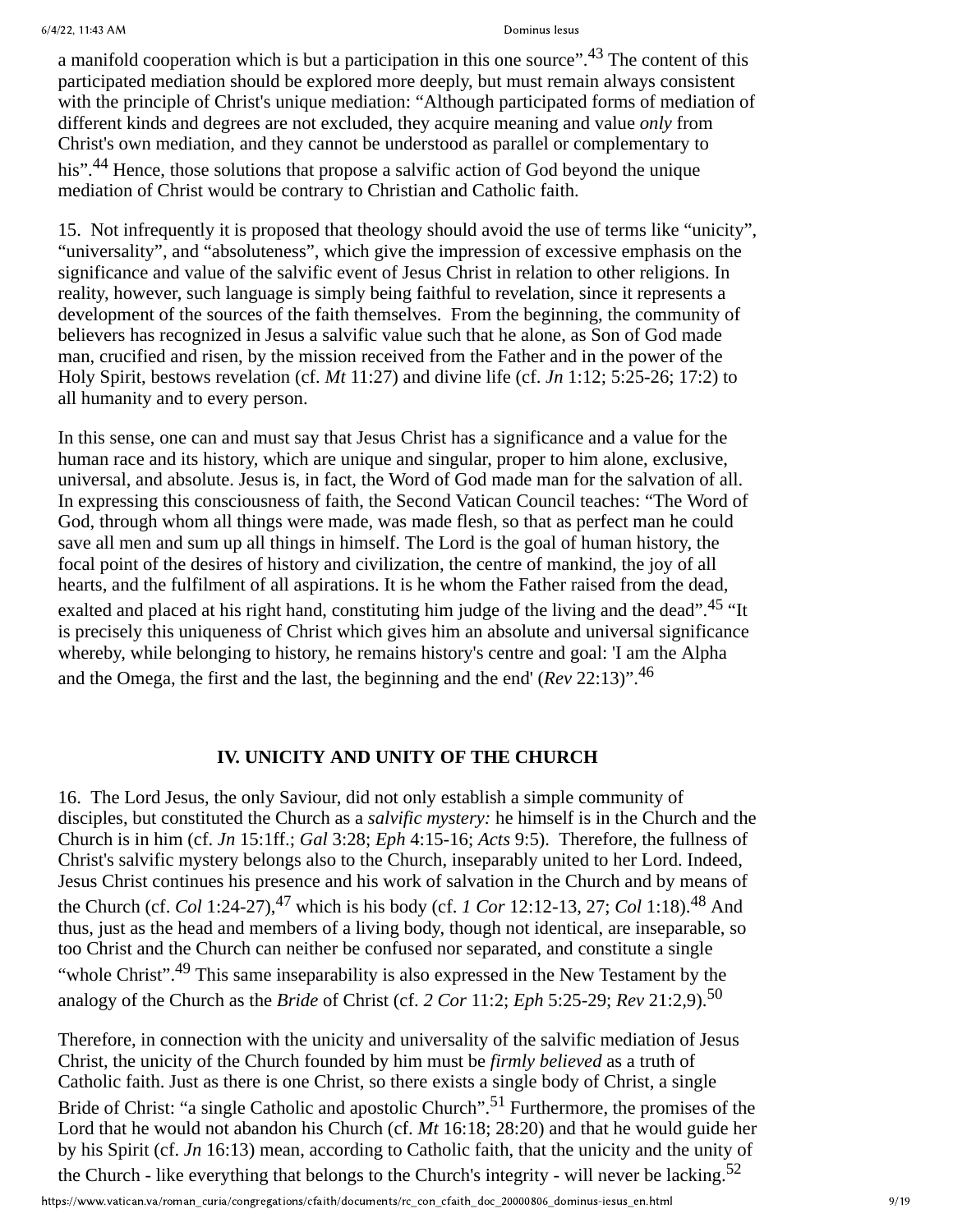The Catholic faithful *are required to profess* that there is an historical continuity - rooted in the apostolic succession<sup>53</sup> - between the Church founded by Christ and the Catholic Church: "This is the single Church of Christ... which our Saviour, after his resurrection, entrusted to Peter's pastoral care (cf. *Jn* 21:17), commissioning him and the other Apostles to extend and rule her (cf. *Mt* 28:18ff.), erected for all ages as 'the pillar and mainstay of the truth' (*1 Tim* 3:15). This Church, constituted and organized as a society in the present world, subsists in [*subsistit in*] the Catholic Church, governed by the Successor of Peter and by the Bishops in communion with him". 54 With the expression *subsistit in,* the Second Vatican Council sought to harmonize two doctrinal statements: on the one hand, that the Church of Christ, despite the divisions which exist among Christians, continues to exist fully only in the Catholic Church, and on the other hand, that "outside of her structure, many elements can be found of sanctification and truth",<sup>55</sup> that is, in those Churches and ecclesial communities which are not yet in full communion with the Catholic Church. $^{56}$  But with respect to these, it needs to be stated that "they derive their efficacy from the very fullness of grace and truth entrusted to the Catholic Church".<sup>57</sup>

17. Therefore, there exists a single Church of Christ, which subsists in the Catholic Church, governed by the Successor of Peter and by the Bishops in communion with him. $^{58}$  The Churches which, while not existing in perfect communion with the Catholic Church, remain united to her by means of the closest bonds, that is, by apostolic succession and a valid Eucharist, are true particular Churches.<sup>59</sup> Therefore, the Church of Christ is present and operative also in these Churches, even though they lack full communion with the Catholic Church, since they do not accept the Catholic doctrine of the Primacy, which, according to the will of God, the Bishop of Rome objectively has and exercises over the entire Church.<sup>60</sup>

On the other hand, the ecclesial communities which have not preserved the valid Episcopate and the genuine and integral substance of the Eucharistic mystery,  $61$  are not Churches in the proper sense; however, those who are baptized in these communities are, by Baptism, incorporated in Christ and thus are in a certain communion, albeit imperfect, with the Church.<sup>62</sup> Baptism in fact tends per se toward the full development of life in Christ, through the integral profession of faith, the Eucharist, and full communion in the Church.<sup>63</sup>

"The Christian faithful are therefore not permitted to imagine that the Church of Christ is nothing more than a collection - divided, yet in some way one - of Churches and ecclesial communities; nor are they free to hold that today the Church of Christ nowhere really exists, and must be considered only as a goal which all Churches and ecclesial communities must strive to reach".<sup>64</sup> In fact, "the elements of this already-given Church exist, joined together in their fullness in the Catholic Church and, without this fullness, in the other communities". <sup>65</sup> "Therefore, these separated Churches and communities as such, though we believe they suffer from defects, have by no means been deprived of significance and importance in the mystery of salvation. For the spirit of Christ has not refrained from using them as means of salvation which derive their efficacy from the very fullness of grace and truth entrusted to the Catholic Church".<sup>66</sup>

The lack of unity among Christians is certainly a *wound* for the Church; not in the sense that she is deprived of her unity, but "in that it hinders the complete fulfilment of her universality in history". 67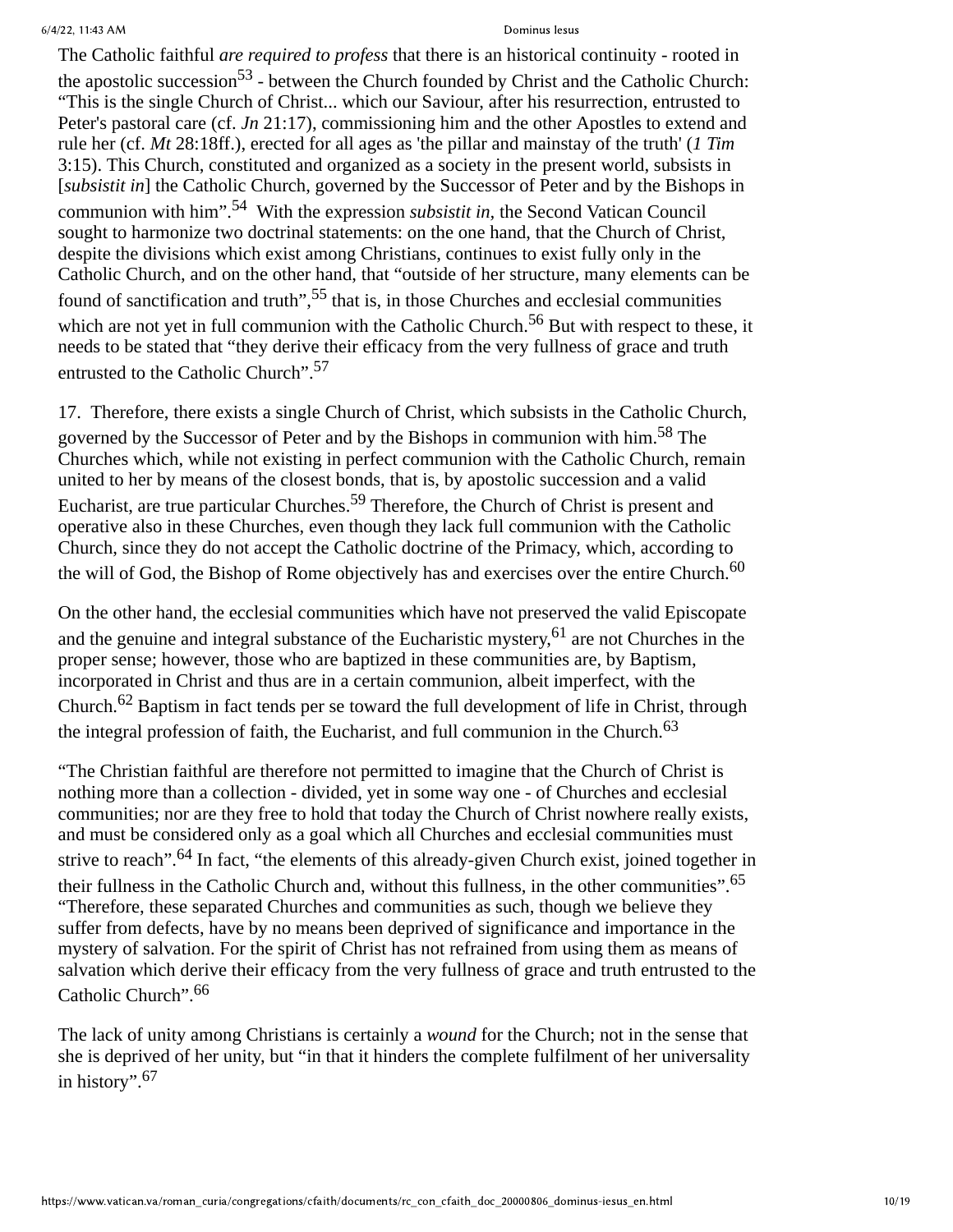6/4/22, 11:43 AM Dominus Iesus

# **V. THE CHURCH: KINGDOM OF GOD AND KINGDOM OF CHRIST**

18. The mission of the Church is "to proclaim and establish among all peoples the kingdom of Christ and of God, and she is on earth, the seed and the beginning of that kingdom".  $^{68}$  On the one hand, the Church is "a sacrament - that is, sign and instrument of intimate union with God and of unity of the entire human race".<sup>69</sup> She is therefore the sign and instrument of the kingdom; she is called to announce and to establish the kingdom. On the other hand, the Church is the "people gathered by the unity of the Father, the Son and the Holy Spirit";<sup>70</sup> she is therefore "the kingdom of Christ already present in mystery"<sup>71</sup> and constitutes its *seed* and *beginning.* The kingdom of God, in fact, has an eschatological dimension: it is a reality present in time, but its full realization will arrive only with the completion or fulfilment of history.<sup>72</sup>

The meaning of the expressions *kingdom of heaven, kingdom of God*, and *kingdom of Christ* in Sacred Scripture and the Fathers of the Church, as well as in the documents of the Magisterium, is not always exactly the same, nor is their relationship to the Church, which is a mystery that cannot be totally contained by a human concept. Therefore, there can be various theological explanations of these terms. However, none of these possible explanations can deny or empty in any way the intimate connection between Christ, the kingdom, and the Church. In fact, the kingdom of God which we know from revelation, "cannot be detached either from Christ or from the Church... If the kingdom is separated from Jesus, it is no longer the kingdom of God which he revealed. The result is a distortion of the meaning of the kingdom, which runs the risk of being transformed into a purely human or ideological goal and a distortion of the identity of Christ, who no longer appears as the Lord to whom everything must one day be subjected (cf. *1 Cor* 15:27). Likewise, one may not separate the kingdom from the Church. It is true that the Church is not an end unto herself, since she is ordered toward the kingdom of God, of which she is the seed, sign and instrument. Yet, while remaining distinct from Christ and the kingdom, the Church is indissolubly united to both". 73

19. To state the inseparable relationship between Christ and the kingdom is not to overlook the fact that the kingdom of God - even if considered in its historical phase - is not identified with the Church in her visible and social reality. In fact, "the action of Christ and the Spirit outside the Church's visible boundaries" must not be excluded.<sup>74</sup> Therefore, one must also bear in mind that "the kingdom is the concern of everyone: individuals, society and the world. Working for the kingdom means acknowledging and promoting God's activity, which is present in human history and transforms it. Building the kingdom means working for liberation from evil in all its forms. In a word, the kingdom of God is the manifestation and the realization of God's plan of salvation in all its fullness".<sup>75</sup>

In considering the relationship between the kingdom of God, the kingdom of Christ, and the Church, it is necessary to avoid one-sided accentuations, as is the case with those "conceptions which deliberately emphasize the kingdom and which describe themselves as 'kingdom centred.' They stress the image of a Church which is not concerned about herself, but which is totally concerned with bearing witness to and serving the kingdom. It is a 'Church for others,' just as Christ is the 'man for others'... Together with positive aspects, these conceptions often reveal negative aspects as well. First, they are silent about Christ: the kingdom of which they speak is 'theocentrically' based, since, according to them, Christ cannot be understood by those who lack Christian faith, whereas different peoples, cultures, and religions are capable of finding common ground in the one divine reality, by whatever name it is called. For the same reason, they put great stress on the mystery of creation, which is reflected in the diversity of cultures and beliefs, but they keep silent about the mystery of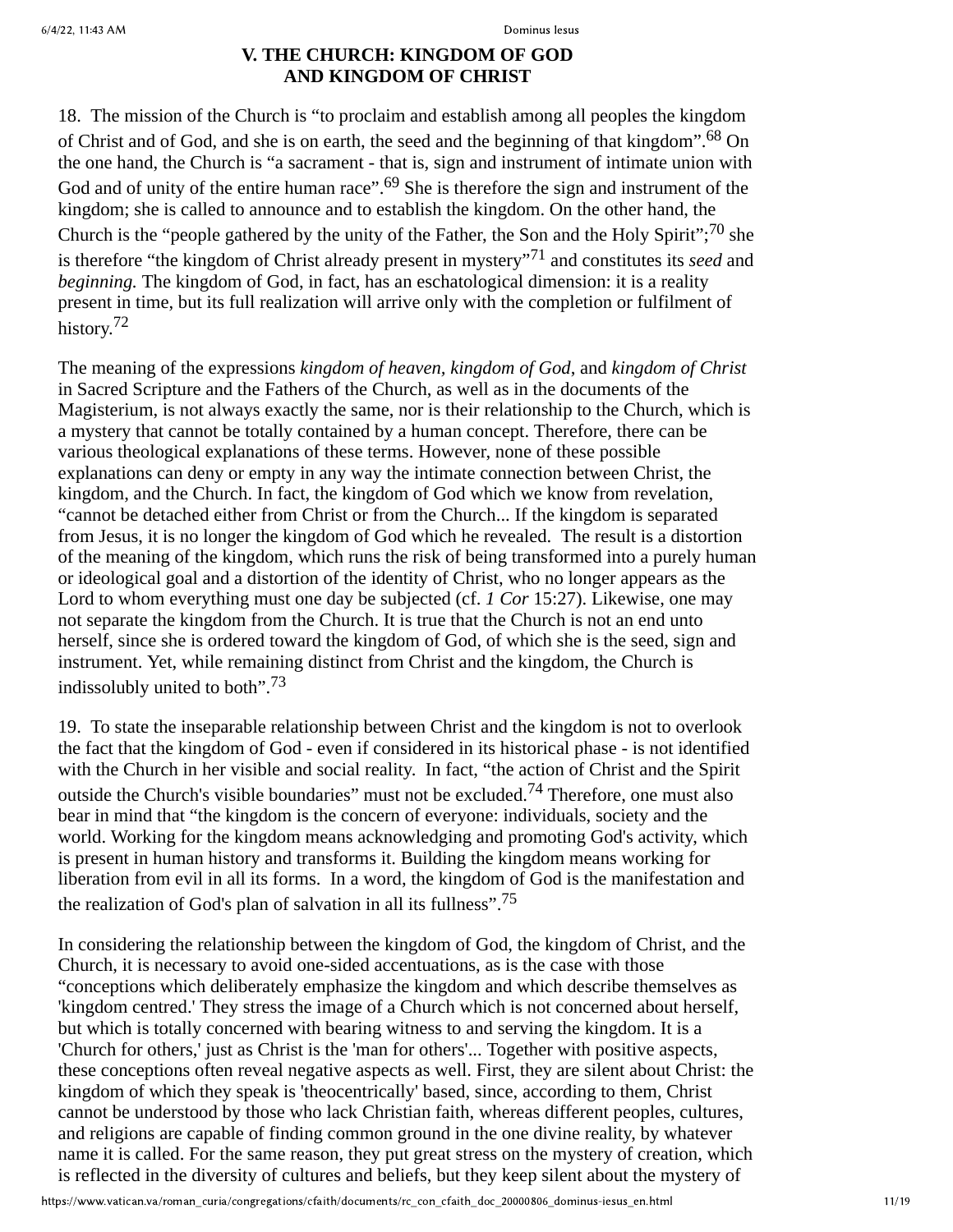redemption. Furthermore, the kingdom, as they understand it, ends up either leaving very little room for the Church or undervaluing the Church in reaction to a presumed 'ecclesiocentrism' of the past and because they consider the Church herself only a sign, for that matter a sign not without ambiguity".<sup>76</sup> These theses are contrary to Catholic faith because they deny the unicity of the relationship which Christ and the Church have with the kingdom of God.

# **VI. THE CHURCH AND THE OTHER RELIGIONS IN RELATION TO SALVATION**

20. From what has been stated above, some points follow that are necessary for theological reflection as it explores the relationship of the Church and the other religions to salvation.

Above all else, it must be *firmly believed* that "the Church, a pilgrim now on earth, is necessary for salvation: the one Christ is the mediator and the way of salvation; he is present to us in his body which is the Church. He himself explicitly asserted the necessity of faith and baptism (cf. *Mk* 16:16; *Jn* 3:5), and thereby affirmed at the same time the necessity of the Church which men enter through baptism as through a door".<sup>77</sup> This doctrine must not be set against the universal salvific will of God (cf. *1 Tim* 2:4); "it is necessary to keep these two truths together, namely, the real possibility of salvation in Christ for all mankind and the necessity of the Church for this salvation".<sup>78</sup>

The Church is the "universal sacrament of salvation",  $^{79}$  since, united always in a mysterious way to the Saviour Jesus Christ, her Head, and subordinated to him, she has, in God's plan, an indispensable relationship with the salvation of every human being. $80\degree$  For those who are not formally and visibly members of the Church, "salvation in Christ is accessible by virtue of a grace which, while having a mysterious relationship to the Church, does not make them formally part of the Church, but enlightens them in a way which is accommodated to their spiritual and material situation. This grace comes from Christ; it is the result of his sacrifice and is communicated by the Holy Spirit"; $^{81}$  it has a relationship with the Church, which "according to the plan of the Father, has her origin in the mission of the Son and the Holy Spirit". 82

21. With respect to the *way* in which the salvific grace of God - which is always given by means of Christ in the Spirit and has a mysterious relationship to the Church - comes to individual non-Christians, the Second Vatican Council limited itself to the statement that God bestows it "in ways known to himself". $^{83}$  Theologians are seeking to understand this question more fully. Their work is to be encouraged, since it is certainly useful for understanding better God's salvific plan and the ways in which it is accomplished. However, from what has been stated above about the mediation of Jesus Christ and the "unique and special relationship" $^{84}$  which the Church has with the kingdom of God among men - which in substance is the universal kingdom of Christ the Saviour - it is clear that it would be contrary to the faith to consider the Church as *one way* of salvation alongside those constituted by the other religions, seen as complementary to the Church or substantially equivalent to her, even if these are said to be converging with the Church toward the eschatological kingdom of God.

Certainly, the various religious traditions contain and offer religious elements which come from God,<sup>85</sup> and which are part of what "the Spirit brings about in human hearts and in the history of peoples, in cultures, and religions".<sup>86</sup> Indeed, some prayers and rituals of the other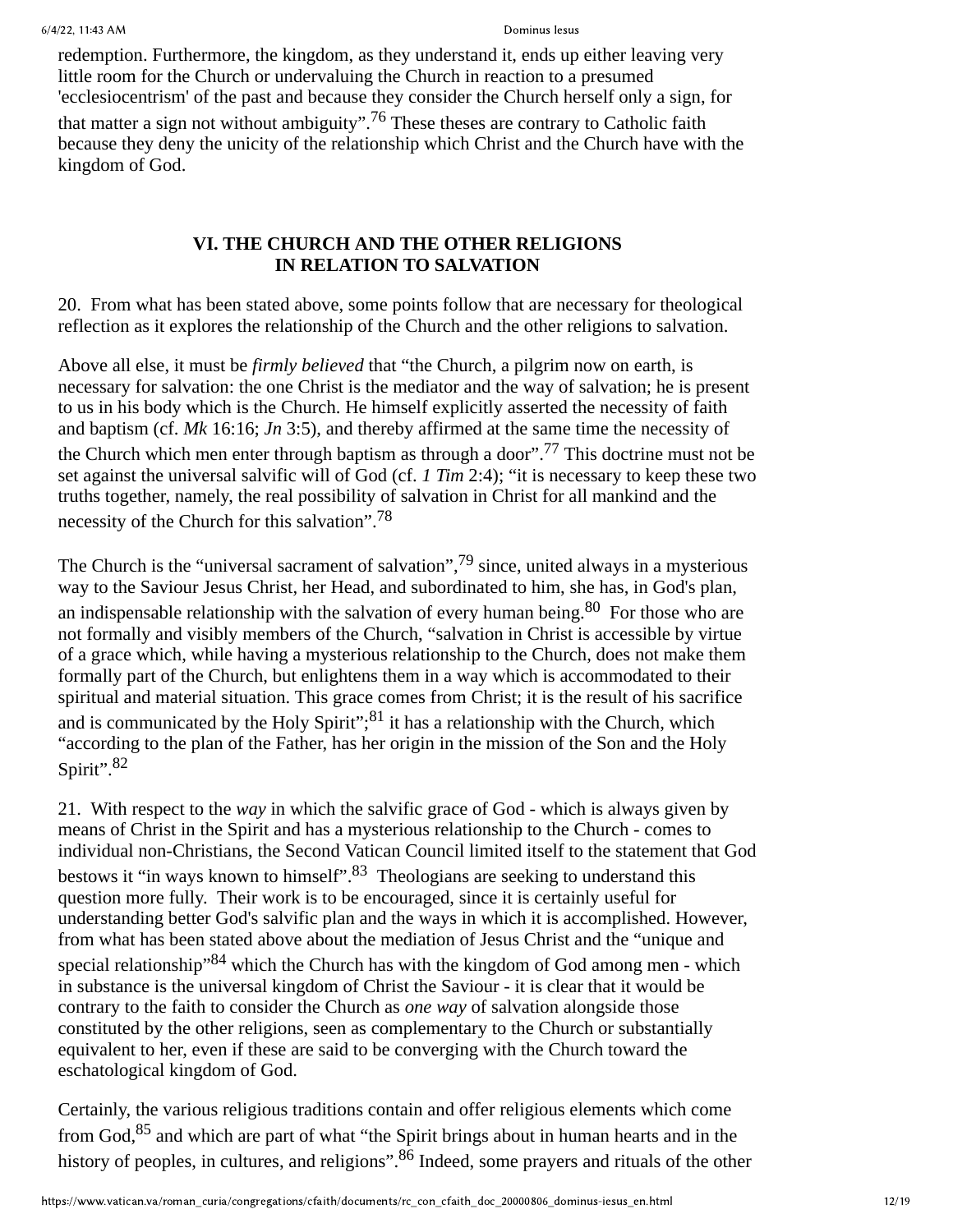religions may assume a role of preparation for the Gospel, in that they are occasions or pedagogical helps in which the human heart is prompted to be open to the action of  $God.<sup>87</sup>$ One cannot attribute to these, however, a divine origin or an *ex opere operato* salvific efficacy, which is proper to the Christian sacraments.<sup>88</sup> Furthermore, it cannot be overlooked that other rituals, insofar as they depend on superstitions or other errors (cf. *1 Cor* 10:20-21), constitute an obstacle to salvation.<sup>89</sup>

22. With the coming of the Saviour Jesus Christ, God has willed that the Church founded by him be the instrument for the salvation of *all* humanity (cf. *Acts* 17:30-31).<sup>90</sup> This truth of faith does not lessen the sincere respect which the Church has for the religions of the world, but at the same time, it rules out, in a radical way, that mentality of indifferentism "characterized by a religious relativism which leads to the belief that 'one religion is as good as another". $^{91}$  If it is true that the followers of other religions can receive divine grace, it is also certain that *objectively speaking* they are in a gravely deficient situation in comparison with those who, in the Church, have the fullness of the means of salvation.<sup>92</sup> However, "all the children of the Church should nevertheless remember that their exalted condition results, not from their own merits, but from the grace of Christ. If they fail to respond in thought, word, and deed to that grace, not only shall they not be saved, but they shall be more severely judged". <sup>93</sup> One understands then that, following the Lord's command (cf. *Mt* 28:19- 20) and as a requirement of her love for all people, the Church "proclaims and is in duty bound to proclaim without fail, Christ who is the way, the truth, and the life (*Jn* 14:6). In him, in whom God reconciled all things to himself (cf. *2 Cor* 5:18-19), men find the fullness of their religious life".<sup>94</sup>

In inter-religious dialogue as well, the mission *ad gentes* "today as always retains its full force and necessity". $^{95}$  "Indeed, God -desires all men to be saved and come to the knowledge of the truth' (*1 Tim* 2:4); that is, God wills the salvation of everyone through the knowledge of the truth. Salvation is found in the truth. Those who obey the promptings of the Spirit of truth are already on the way of salvation. But the Church, to whom this truth has been entrusted, must go out to meet their desire, so as to bring them the truth. Because she believes in God's universal plan of salvation, the Church must be missionary".<sup>96</sup> Interreligious dialogue, therefore, as part of her evangelizing mission, is just one of the actions of the Church in her mission *ad gentes*. <sup>97</sup> *Equality,* which is a presupposition of inter-religious dialogue, refers to the equal personal dignity of the parties in dialogue, not to doctrinal content, nor even less to the position of Jesus Christ - who is God himself made man - in relation to the founders of the other religions. Indeed, the Church, guided by charity and respect for freedom,<sup>98</sup> must be primarily committed to proclaiming to all people the truth definitively revealed by the Lord, and to announcing the necessity of conversion to Jesus Christ and of adherence to the Church through Baptism and the other sacraments, in order to participate fully in communion with God, the Father, Son and Holy Spirit. Thus, the certainty of the universal salvific will of God does not diminish, but rather increases the duty and urgency of the proclamation of salvation and of conversion to the Lord Jesus Christ.

## **CONCLUSION**

23. The intention of the present *Declaration,* in reiterating and clarifying certain truths of the faith, has been to follow the example of the Apostle Paul, who wrote to the faithful of Corinth: "I handed on to you as of first importance what I myself received" (*1 Cor* 15:3). Faced with certain problematic and even erroneous propositions, theological reflection is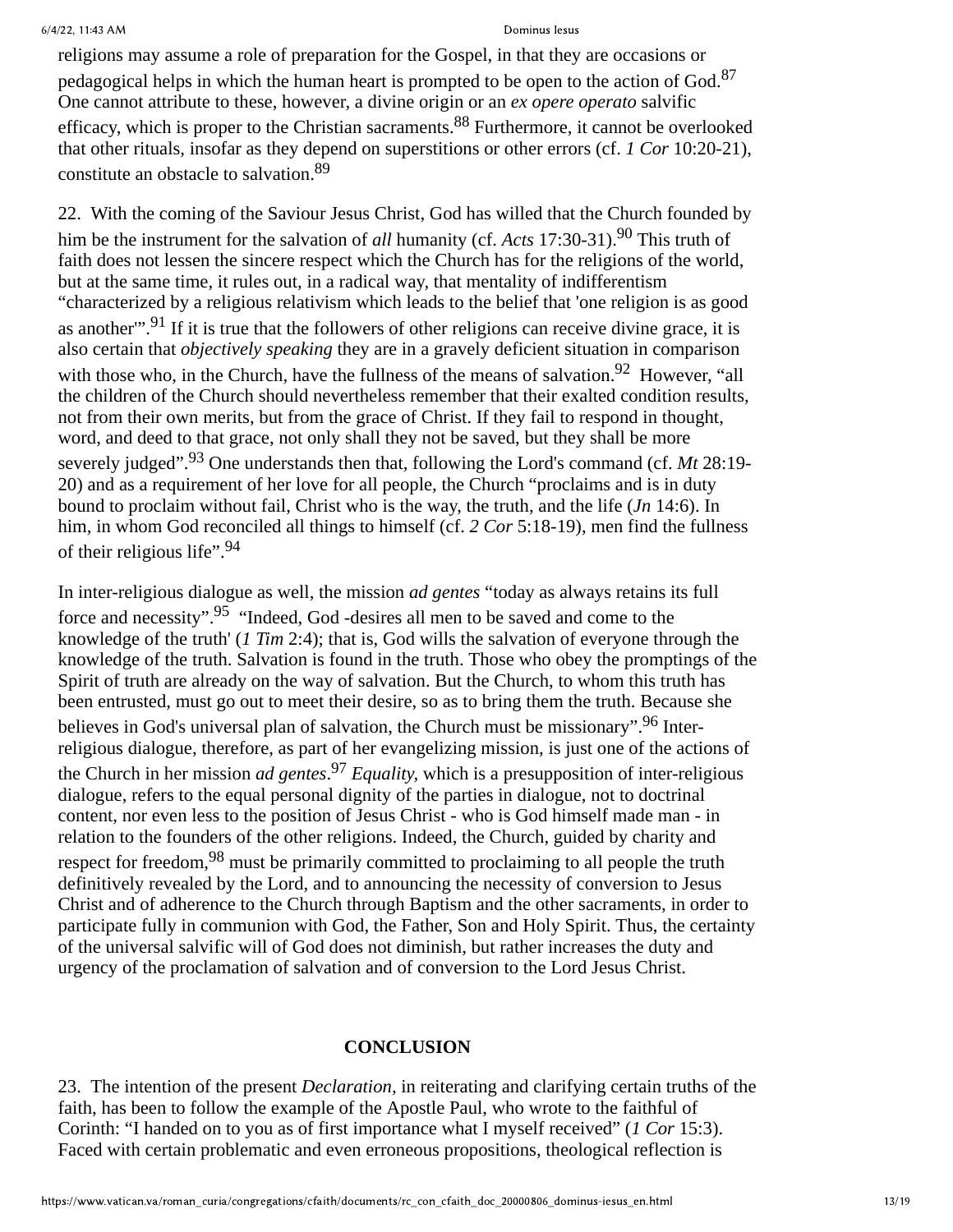called to reconfirm the Church's faith and to give reasons for her hope in a way that is convincing and effective.

In treating the question of the true religion, the Fathers of the Second Vatican Council taught: "We believe that this one true religion continues to exist in the Catholic and Apostolic Church, to which the Lord Jesus entrusted the task of spreading it among all people. Thus, he said to the Apostles: 'Go therefore and make disciples of all nations baptizing them in the name of the Father and of the Son and of the Holy Spirit, teaching them to observe all that I have commanded you' (*Mt* 28: 19-20). Especially in those things that concern God and his Church, all persons are required to seek the truth, and when they come to know it, to embrace it and hold fast to it". 99

The revelation of Christ will continue to be "the true lodestar"  $^{100}$  in history for all humanity: "The truth, which is Christ, imposes itself as an all-embracing authority".  $^{101}$  The Christian mystery, in fact, overcomes all barriers of time and space, and accomplishes the unity of the human family: "From their different locations and traditions all are called in Christ to share in the unity of the family of God's children... Jesus destroys the walls of division and creates unity in a new and unsurpassed way through our sharing in his mystery. This unity is so deep that the Church can say with Saint Paul: 'You are no longer strangers and sojourners, but you are saints and members of the household of God' (*Eph* 2:19)". 102

*The Sovereign Pontiff John Paul II, at the Audience of June 16, 2000, granted to the undersigned Cardinal Prefect of the Congregation for the Doctrine of the Faith, with sure knowledge and by his apostolic authority, ratified and confirmed this Declaration, adopted in Plenary Session and ordered its publication.*

*Rome, from the Offices of the Congregation for the Doctrine of the Faith, August 6, 2000, the Feast of the Transfiguration of the Lord.*

> **Joseph Card. Ratzinger** *Prefect*

> > **Tarcisio Bertone, S.D.B.** *Archbishop Emeritus of Vercelli Secretary*

(1) First Council of Constantinople, *Symbolum Constantinopolitanum*: *DS* 150.

(2) Cf. John Paul II, Encyclical Letter *Redemptoris missio,* 1: *AAS* 83 (1991), 249-340.

(3) Cf. Second Vatican Council, Decree *Ad gentes* and Declaration *Nostra aetate*; cf. also Paul VI Apostolic Exhortation *Evangelii nuntiandi*: *AAS* 68 (1976), 5-76; John Paul II, Encyclical Letter *Redemptoris missio.*

(4) Second Vatican Council, Declaration *Nostra aetate,* 2.

(5) Pontifical Council for Inter-religious Dialogue and the Congregation for the Evangelization of Peoples, Instruction *Dialogue and Proclamation*, 29: *AAS* 84 (1992), 424; cf. Second Vatican Council, Pastoral Constitution *Gaudium et spes*, 22.

(6) Cf. John Paul II, Encyclical Letter *Redemptoris missio,* 55: *AAS* 83 (1991), 302-304.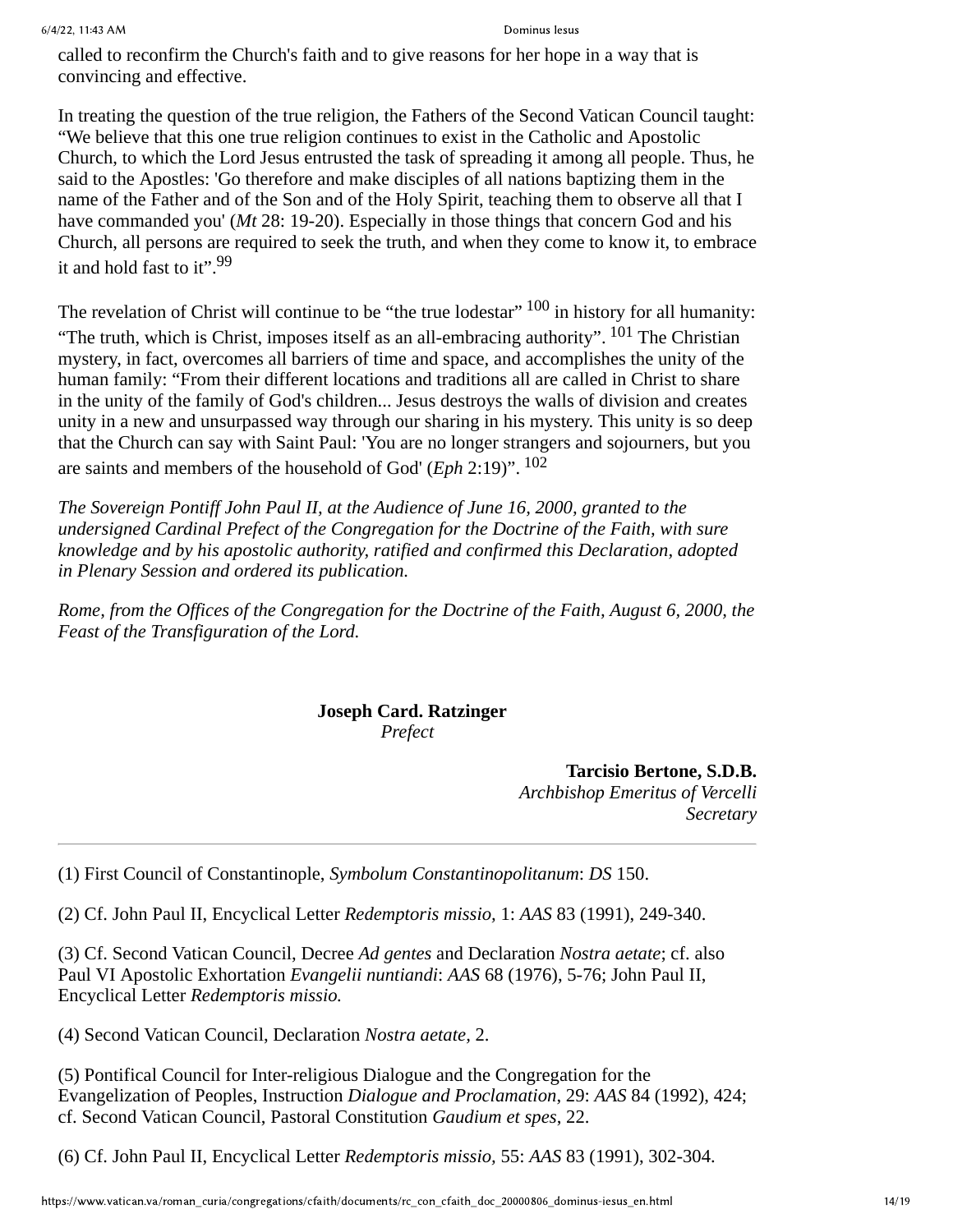(7) Cf. Pontifical Council for Inter-religious Dialogue and the Congregation for the Evangelization of Peoples, Instruction *Dialogue and Proclamation,* 9: *AAS* 84 (1992), 417ff.

(8) John Paul II, Encyclical Letter *Fides et ratio*, 5: *AAS* 91 (1999), 5-88.

(9) Second Vatican Council, Dogmatic Constitution *Dei verbum,* 2.

(10) *Ibid.,* 4.

(11) John Paul II, Encyclical Letter *Redemptoris missio,* 5.

(12) John Paul II, Encyclical Letter *Fides et ratio*, 14.

(13) Council of Chalcedon, *Symbolum Chalcedonense*: *DS* 301; cf. St. Athanasius, *De Incarnatione,* 54, 3: *SC* 199, 458.

(14) Second Vatican Council, Dogmatic Constitution *Dei verbum,* 4.

(15) *Ibid.,* 5.

(16) *Ibid.*

(17) Cf. *Catechism of the Catholic Church,* 144.

(18) *Ibid.,* 150.

(19) *Ibid.,* 153.

(20) *Ibid.,* 178.

(21) John Paul II, Encyclical Letter *Fides et ratio,* 13.

(22) Cf. *ibid.,* 31-32.

(23) Second Vatican Council, Declaration *Nostra aetate,* 2; cf. Second Vatican Council, Decree *Ad gentes,* 9, where it speaks of the elements of good present "in the particular customs and cultures of peoples"; Dogmatic Constitution *Lumen gentium,* 16, where it mentions the elements of good and of truth present among non-Christians, which can be considered a preparation for the reception of the Gospel.

(24) Cf. Council of Trent, *Decretum de libris sacris et de traditionibus recipiendis*: *DS* 1501; First Vatican Council, Dogmatic Constitution *Dei Filius,* cap. 2: *DS* 3006.

(25) Second Vatican Council, Dogmatic Constitution *Dei verbum,* 11.

(26) *Ibid.*

(27) John Paul II, Encyclical Letter *Redemptoris missio,* 55; cf. 56 and Paul VI, Apostolic Exhortation *Evangelii nuntiandi*, 53.

(28) First Council of Nicaea, *Symbolum Nicaenum*: *DS* 125.

(29) Council of Chalcedon, *Symbolum Chalcedonense*: *DS* 301.

(30) Second Vatican Council, Pastoral Constitution *Gaudium et spes,* 22.

(31) John Paul II, Encyclical Letter *Redemptoris missio,* 6.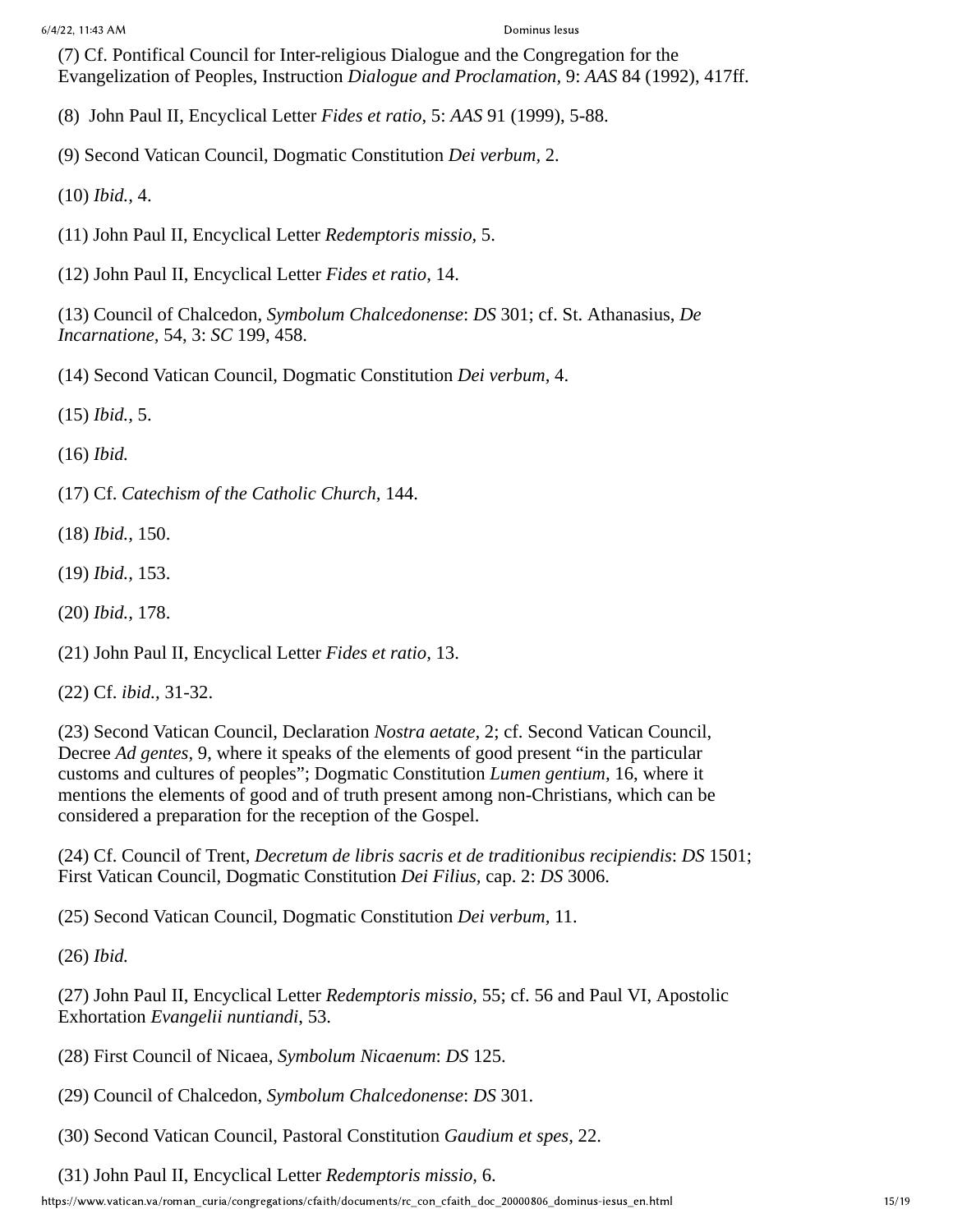(32) Cf. St. Leo the Great, *Tomus ad Flavianum*: *DS* 294.

(33) Cf. St. Leo the Great, Letter to the Emperor Leo I *Promisisse me memini*: *DS* 318: "*...in tantam unitatem ab ipso conceptu Virginis deitate et humanitate conserta, ut nec sine homine divina, nec sine Deo agerentur humana".* Cf. also *ibid. DS* 317.

(34) Second Vatican Council, Pastoral Constitution *Gaudium et spes,* 45; cf. also Council of Trent, *Decretum de peccato originali,* 3: *DS* 1513.

(35) Cf. Second Vatican Council, Dogmatic Constitution *Lumen gentium,* 3-4.

(36) Cf. *ibid.,* 7; cf. St. Irenaeus, who wrote that it is in the Church "that communion with Christ has been deposited, that is to say: the Holy Spirit" (*Adversus haereses* III, 24, 1: *SC* 211, 472).

(37) Second Vatican Council, Pastoral Constitution *Gaudium et spes,* 22.

(38) John Paul II, Encyclical Letter *Redemptoris missio,* 28. For the "seeds of the Word" cf. also St. Justin Martyr, *Second Apology* 8, 1-2; 10, 1-3; 13, 3-6: ed. E.J. Goodspeed, 84; 85; 88-89.

(39) Cf. John Paul II, Encyclical Letter, *Redemptoris missio,* 28-29.

(40) *Ibid.,* 29.

(41) *Ibid.,* 5.

(42) Second Vatican Council, Pastoral Constitution *Gaudium et spes,* 10. Cf. St. Augustine, who wrote that Christ is the way, which "has never been lacking to mankind... and apart from this way no one has been set free, no one is being set free, no one will be set free" *De civitate Dei* 10, 32, 2: *CCSL* 47, 312.

(43) Second Vatican Council, Dogmatic Constitution *Lumen gentium,* 62.

(44) John Paul II, Encyclical Letter *Redemptoris missio,* 5.

(45) Second Vatican Council, Pastoral Constitution *Gaudium et spes,* 45. The necessary and absolute singularity of Christ in human history is well expressed by St. Irenaeus in contemplating the preeminence of Jesus as firstborn Son: "In the heavens, as firstborn of the Father's counsel, the perfect Word governs and legislates all things; on the earth, as firstborn of the Virgin, a man just and holy, reverencing God and pleasing to God, good and perfect in every way, he saves from hell all those who follow him since he is the firstborn from the dead and Author of the life of God" (*Demonstratio apostolica,* 39: *SC* 406, 138).

(46) John Paul II, Encyclical Letter *Redemptoris missio,* 6.

(47) Cf. Second Vatican Council, Dogmatic Constitution *Lumen gentium,* 14.

(48) Cf. *ibid.,* 7.

(49) Cf. St. Augustine, *Enarratio in Psalmos,* Ps. 90, *Sermo* 2,1: *CCSL* 39, 1266; St. Gregory the Great, *Moralia in Iob,* Praefatio, 6, 14: *PL* 75, 525; St. Thomas Aquinas, *Summa Theologiae,* III, q. 48, a. 2 ad 1.

(50) Cf. Second Vatican Council, Dogmatic Constitution *Lumen gentium,* 6.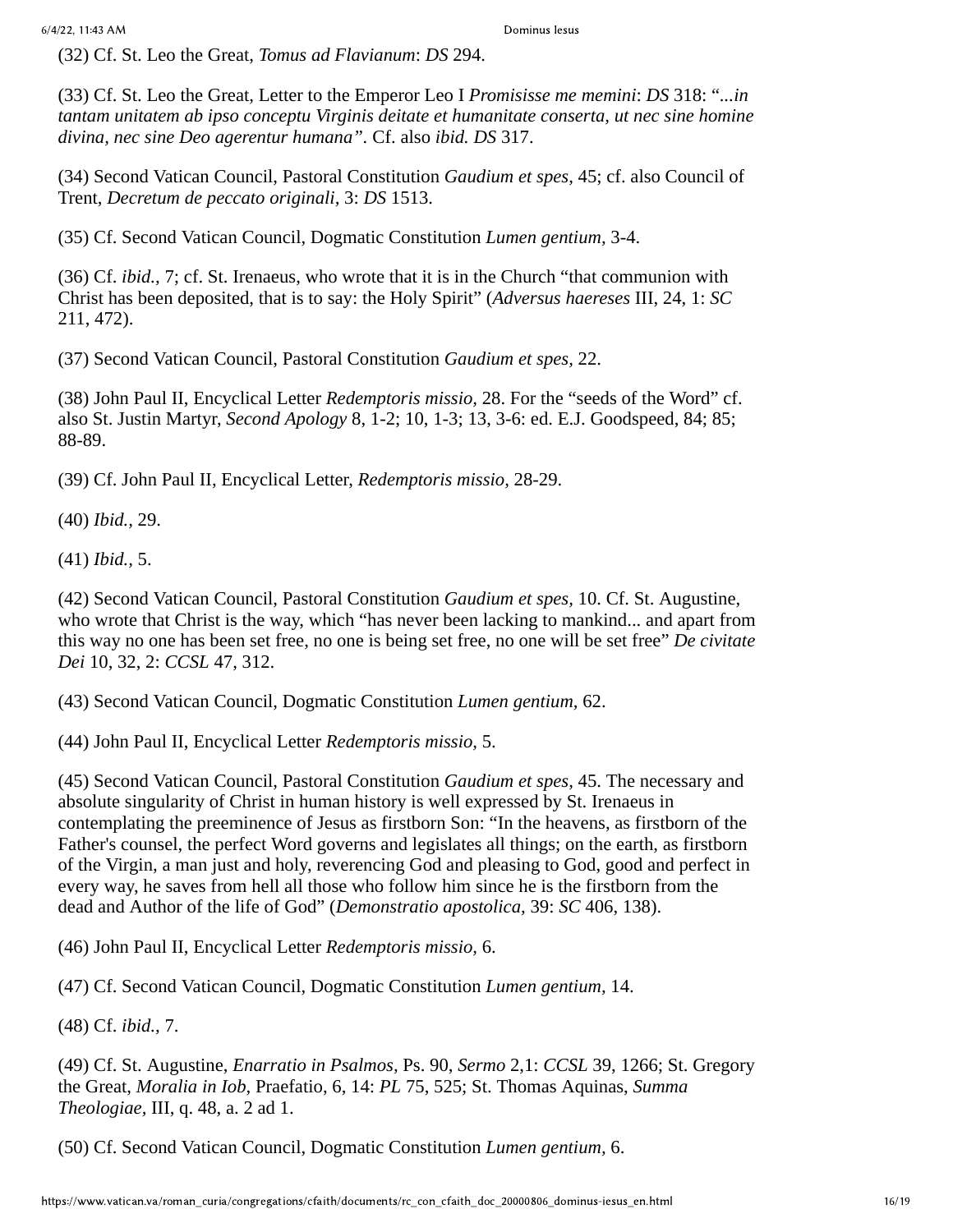(51) *Symbolum maius Ecclesiae Armeniacae*: *DS* 48. Cf. Boniface VIII, *Unam sanctam*: *DS* 870-872; Second Vatican Council, Dogmatic Constitution *Lumen gentium*, 8.

(52) Cf. Second Vatican Council, Decree *Unitatis redintegratio,* 4; John Paul II, Encyclical Letter *Ut unum sint,* 11: *AAS* 87 (1995), 927.

(53) Cf. Second Vatican Council, Dogmatic Constitution *Lumen gentium,* 20; cf. also St. Irenaeus, *Adversus haereses,* III, 3, 1-3: *SC* 211, 20-44; St. Cyprian, *Epist.* 33, 1: *CCSL* 3B, 164-165; St. Augustine, *Contra adver. legis et prophet.,* 1, 20, 39: *CCSL* 49, 70.

(54) Second Vatican Council, Dogmatic Constitution *Lumen gentium,* 8.

(55) *Ibid.*; cf. John Paul II, Encyclical Letter *Ut unum sint,* 13. Cf. also Second Vatican Council, Dogmatic Constitution *Lumen gentium,* 15 and the Decree *Unitatis redintegratio,* 3.

(56) The interpretation of those who would derive from the formula *subsistit in* the thesis that the one Church of Christ could subsist also in non-Catholic Churches and ecclesial communities is therefore contrary to the authentic meaning of *Lumen gentium*. "The Council instead chose the word *subsistit* precisely to clarify that there exists only one 'subsistence' of the true Church, while outside her visible structure there only exist *elementa Ecclesiae,* which - being elements of that same Church - tend and lead toward the Catholic Church" (Congregation for the Doctrine of the Faith, *Notification on the Book "Church: Charism and Power" by Father Leonardo Boff*: *AAS* 77 [1985], 756-762).

(57) Second Vatican Council, Decree *Unitatis redintegratio,* 3.

(58) Cf. Congregation for the Doctrine of the Faith, Declaration *Mysterium Ecclesiae,* 1: *AAS* 65 (1973), 396-398.

(59) Cf. Second Vatican Council, Decree *Unitatis redintegratio,* 14 and 15; Congregation for the Doctrine of the Faith, Letter *Communionis notio,* 17: *AAS* 85 (1993), 848.

(60) Cf. First Vatican Council, Constitution *Pastor aeternus*: *DS* 3053-3064; Second Vatican Council, Dogmatic Constitution *Lumen gentium,* 22.

(61) Cf. Second Vatican Council, Decree *Unitatis redintegratio,* 22.

(62) Cf. *ibid.,* 3.

(63) Cf. *ibid.,* 22.

(64) Congregation for the Doctrine of the Faith, Declaration *Mysterium Ecclesiae,* 1.

(65) John Paul II, Encyclical Letter *Ut unum sint,* 14.

(66) Second Vatican Council, Decree *Unitatis redintegratio,* 3.

(67) Congregation for the Doctrine of the Faith, Letter *Communionis notio,* 17; cf. Second Vatican Council, Decree *Unitatis redintegratio,* 4.

(68) Second Vatican Council, Dogmatic Constitution *Lumen gentium,* 5.

(69) *Ibid.,* 1.

(70) *Ibid.,* 4. Cf. St. Cyprian, *De Dominica oratione* 23: *CCSL* 3A, 105.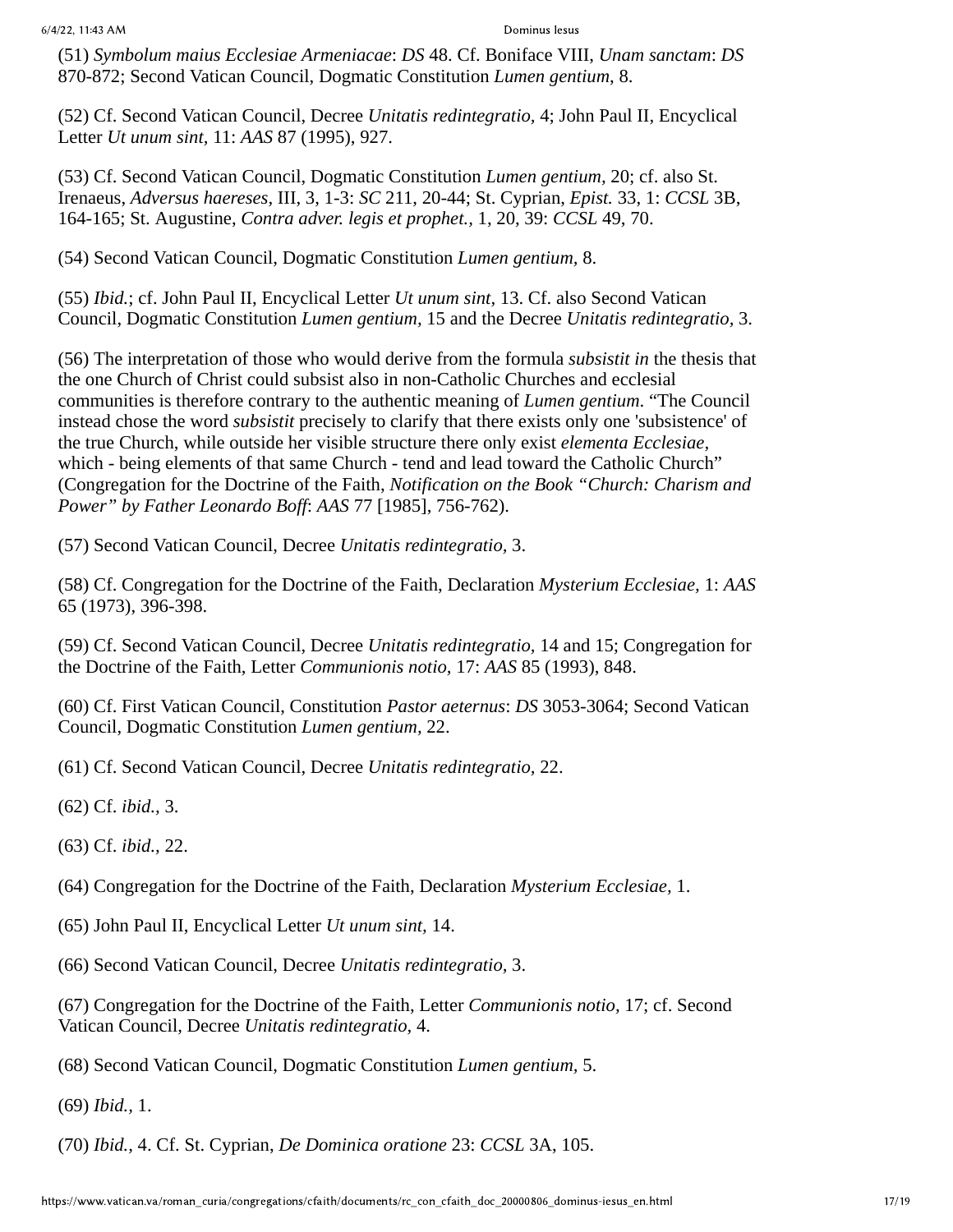(71) Second Vatican Council, Dogmatic Constitution *Lumen gentium,* 3.

(72) Cf. *ibid.,* 9; cf. also the prayer addressed to God found in the *Didache* 9,4: *SC* 248, 176: "May the Church be gathered from the ends of the earth into your kingdom" and *ibid.* 10, 5: *SC* 248, 180: "Remember, Lord, your Church... and, made holy, gather her together from the four winds into your kingdom which you have prepared for her".

(73) John Paul II, Encyclical Letter *Redemptoris missio,* 18; cf. Apostolic Exhortation *Ecclesia in Asia,* 17: *L'Osservatore Romano* (November 7, 1999). The kingdom is so inseparable from Christ that, in a certain sense, it is identified with him (cf. Origen, *In Mt. Hom.,* 14, 7: *PG* 13, 1197; Tertullian, *Adversus Marcionem,* IV, 33,8: *CCSL* 1, 634.

(74) John Paul II, Encyclical Letter *Redemptoris missio,* 18.

(75) *Ibid.,* 15.

(76) *Ibid.,* 17.

(77) Second Vatican Council, Dogmatic Constitution *Lumen gentium,* 14; cf. Decree *Ad gentes*, 7; Decree *Unitatis redintegratio,* 3.

(78) John Paul II, Encyclical Letter *Redemptoris missio,* 9; cf. *Catechism of the Catholic Church,* 846-847.

(79) Second Vatican Council, Dogmatic Constitution *Lumen gentium,* 48.

(80) Cf. St. Cyprian, *De catholicae ecclesiae unitate,* 6: *CCSL* 3, 253-254; St. Irenaeus, *Adversus haereses,* III, 24, 1: *SC* 211, 472-474.

(81) John Paul II, Encyclical Letter *Redemptoris missio,* 10.

(82) Second Vatican Council, Decree *Ad gentes,* 2. The famous formula *extra Ecclesiam nullus omnino salvatur* is to be interpreted in this sense (cf. Fourth Lateran Council, Cap. 1. *De fide catholica*: *DS* 802). Cf. also the *Letter of the Holy Office to the Archbishop of Boston*: *DS* 3866-3872.

(83) Second Vatican Council, Decree *Ad gentes,* 7.

(84) John Paul II, Encyclical Letter *Redemptoris missio,* 18.

(85) These are the seeds of the divine Word (*semina Verbi*), which the Church recognizes with joy and respect (cf. Second Vatican Council, Decree *Ad gentes,* 11; Declaration *Nostra aetate,* 2).

(86) John Paul II, Encyclical Letter *Redemptoris missio,* 29.

(87) Cf. *ibid.; Catechism of the Catholic Church,* 843.

(88) Cf. Council of Trent, *Decretum de sacramentis,* can. 8, *de sacramentis in genere*: *DS* 1608.

(89) Cf. John Paul II, Encyclical Letter *Redemptoris missio,* 55.

(90) Cf. Second Vatican Council, Dogmatic Constitution *Lumen gentium,* 17; John Paul II, Encyclical Letter *Redemptoris missio,* 11.